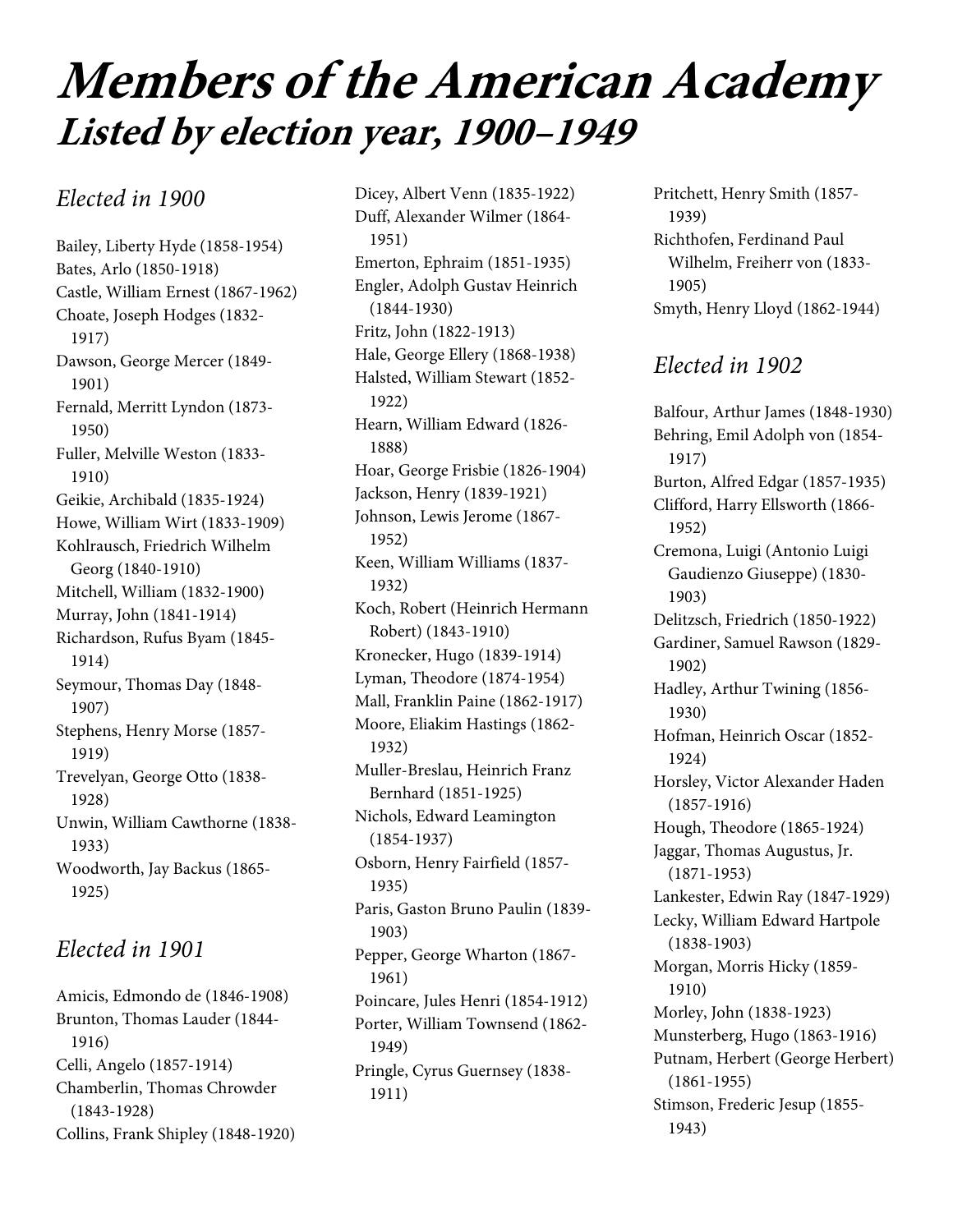Strobel, Edward Henry (1855- 1908) Thomson, Joseph John (1856- 1940) Tyler, Harry Walter (1863-1938) von Hann, Julius Ferdinand (1839- 1921) Williams, Francis Henry (1852- 1936) Wilson, Edmund Beecher (1856- 1939)

#### Elected in 1903

Campbell, George Ashley (1870- 1954) Emmons, Samuel Franklin (1841- 1911) Ganong, William Francis (1864- 1941) Larmor, Joseph (1857-1942) Mahan, Alfred Thayer (1840-1914) Palache, Charles (1869-1954) Picard, Charles Emile (1856-1941) Sauveur, Albert (1863-1939) Zittel, Karl Alfred Ritter von (1839-1904)

#### Elected in 1904

Boissier, Marie Louis Gaston (1823-1908) Hague, James Duncan (1836-1908) Harnack, Adolf von (1851-1930) Hilgard, Eugene Woldemar (1833- 1916) Jacobi, Abraham (1830-1919) Klein, Christian Felix (1849-1925) Prudden, Theophil Mitchell (1849- 1924) Russell, Israel Cook (1852-1906) Sheldon, Edward Stevens (1851- 1925) Smyth, Herbert Weir (1857-1937) Villari, Pasquale (1827-1917)

#### Elected in 1905

Bell, Louis (1864-1923) Butcher, Samuel Henry (1850- 1910) Francke, Kuno (1855-1930) Gross, Charles (1857-1909) Kennelly, Arthur Edwin (1861- 1939) Ostwald, Wilhelm (Friedrich Wilhelm) (1853-1932) Pupin, Michael Idvorsky (1858- 1935) Warren, Herbert Langford (1857- 1917) Williston, Samuel (1861-1962) Adams, Comfort Avery (1868- 1958)

## Elected in 1906

Beale, Joseph Henry, Jr. (1861- 1943) Cannon, Walter Bradford (1871- 1945) Carver, Thomas Nixon (1865- 1961) Howard, Albert Andrew (1858- 1925) Jeffrey, Edward Charles (1866- 1952) Moore, George Foot (1851-1931)

## Elected in 1907

Baxter, Gregory Paul (1876-1953) Diels, Hermann Alexander (1848- 1922) Hall, Edward Henry (1831-1912) Lane, William Coolidge (1859- 1931) Norris, James Flack (1871-1940) Norton, Charles Ladd (1870-1939) Pierce, George Washington (1872- 1956) Retzius, Magnus Gustaf (1842- 1919) Ripley, William Zebina (1867- 1941) Walker, William Hultz (1869- 1934)

## Elected in 1908

Briggs, LeBaron Russell (1855- 1934) Derr, Louis (1868-1923) Fischer, Emil (1852-1919) Johnson, Douglas Wilson (1878- 1944) Warren, Charles Hyde (1876-1950)

# Elected in 1909

Benedict, Francis Gano (1870- 1957) Daly, Reginald Aldworth (1871- 1957) Edes, Henry Herbert (1849-1922) Ewell, Arthur Woolsey (1873- 1958) Fay, Henry (1868-1939) Fenn, William Wallace (1862- 1932) Furnivall, Frederick James (1825- 1910) Jacobi, Hermann Georg (1850- 1937)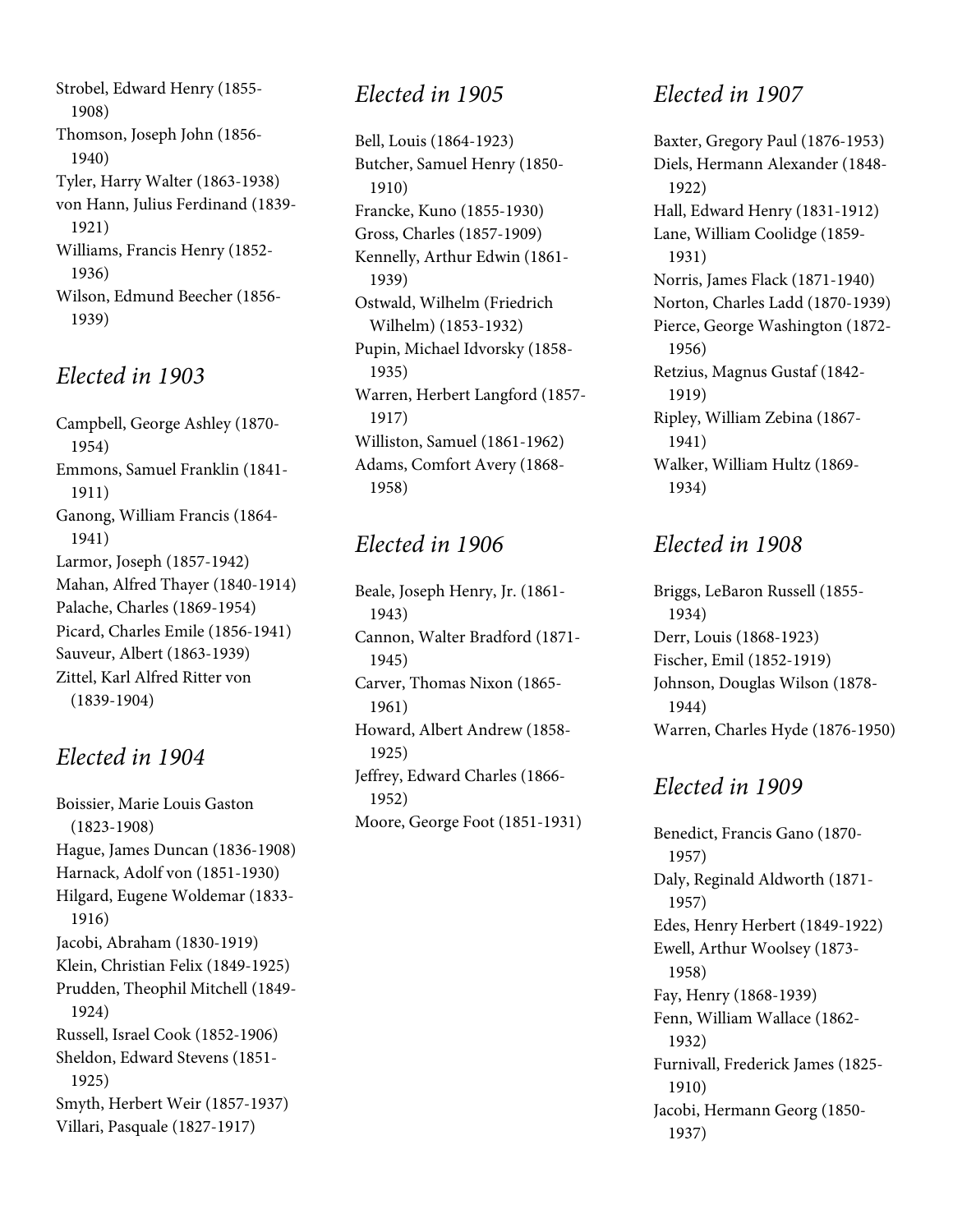Lane, Gardiner Martin (1859- 1914) Lewis, Gilbert Newton (1875-1946) Rand, Herbert Wilbur (1872-1960) Ropes, James Hardy (1866-1933) Slipher, Vesto Melvin (1875-1969) Wheeler, William Morton (1865- 1937) Wilder, Harris Hawthorne (1864- 1928)

#### Elected in 1910

Coolidge, Archibald Cary (1866- 1928) Dixon, Roland Burrage (1875- 1934) Fairbanks, Arthur (1864-1944) Ford, Worthington Chauncey (1858-1941) Gill, David (1843-1914) Heidel, William Arthur (1868- 1941) Lane, Alfred Church (1863-1948) Moore, Clifford Herschel (1866- 1931) Moore, Edward Caldwell (1857- 1943) Osterhout, Winthrop John Vanleuven (1871-1964) Parker, Charles Pomeroy (1852- 1916)

## Elected in 1911

Ames, Joseph Sweetman (1864- 1943) Ames, Oakes (1874-1950) Bigelow, Henry Bryant (1879- 1967) Bigelow, Melville Madison (1846- 1921) Bigelow, William Sturgis (1850- 1926) Boss, Lewis (1846-1912)

Bray, William Crowell (1879-1946) Campbell, William Wallace (1862- 1938) Channing, Edward Perkins (1856- 1931) Cleland, Herdman Fitzgerald (1869-1935) Davis, Harvey Nathaniel (1881- 1952) East, Edward Murray (1879-1938) Farabee, William Curtis (1865- 1925) Flexner, Simon (1863-1946) Folin, Otto Knut Olof (1867-1934) Harper, Robert Almer (1862-1946) Jackson, Dugald Caleb (1865-1951) Knowlton, Marcus Perrin (1839- 1918) Leverett, George Vasmer (1846- 1917) Maclaurin, Richard Cockburn (1870-1920) Matthews, Albert (1860-1946) Metcalf, Joel Hastings (1866-1925) Moore, Forris Jewett (1867-1926) Morse, Harry Wheeler (1873-1936) Pound, Roscoe (1870-1964) Robinson, Fred Norris (1871-1966) Rosenau, Milton Joseph (1869- 1946) Shimer, Hervey Woodburn (1872- 1965) Southard, Elmer Ernest (1876- 1920) Stearns, Frederic Pike (1851-1919) Steinmetz, Charles Proteus (1865- 1923) Torrey, Charles Cutler (1863-1956) Tozzer, Alfred Marston (1877- 1954) Turner, Frederick Jackson (1861- 1932) Van Hise, Charles Richard (1857- 1918) Whitney, Willis Rodney (1868- 1958)

Wilson, Edwin Bidwell (1879- 1964) Wilson, Woodrow (1856-1924)

## Elected in 1912

Agassiz, George Russell (1862- 1951) Arrhenius, Svante August (1859- 1927) Baldwin, Simeon Eben (1840- 1927) Bauer, Louis Agricola (1865-1932) Bixby, William Herbert (1849- 1928) Boas, Franz (1858-1942) Bridgman, Percy Williams (1882- 1961) Brown, Ernest William (1866- 1938) Chapman, Henry Leland (1845- 1913) Chase, George Henry (1874-1952) Chittenden, Russell Henry (1856- 1943) Comstock, Daniel Frost (1883- 1970) Dall, William Healey (1845-1927) Day, Arthur Louis (1869-1960) Dodge, Frederic (1847-1927) Eames, Wilberforce (1855-1937) Evans, Alexander William (1868- 1959) Fisher, Irving (1867-1947) Fitzgerald, Desmond (1846-1926) Goethals, George Washington (1858-1928) Henderson, Lawrence Joseph (1878-1942) Higginson, Henry Lee (1834-1919) Howe, Mark Antony DeWolfe (1864-1960) Joslin, Elliott Proctor (1869-1962) Jusserand, Jean Adrien Antoine Jules (1855-1932)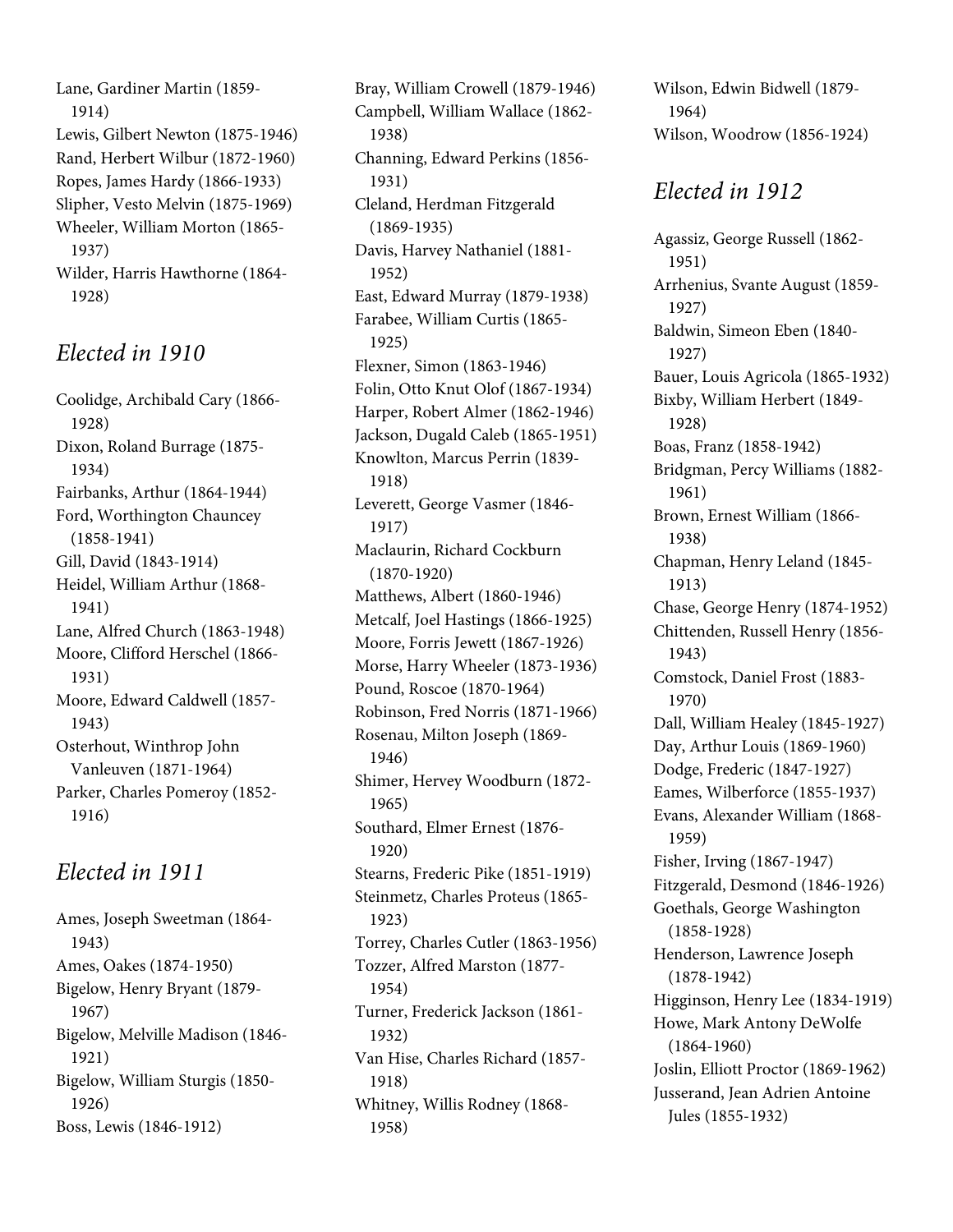Kroeber, Alfred Louis (1876-1960) Lindgren, Waldemar (1860-1939) Lorentz, Hendrik Antoon (1853- 1928) Marks, Lionel Simeon (1871-1955) Mulliken, Samuel Parsons (1864- 1934) Oertel, Hanns (1868-1952) Palmer, George Herbert (1842- 1933) Peabody, Robert Swain (1845- 1917) Putnam, Charles Pickering (1844- 1914) Righi, Augusto (1850-1920) Root, Elihu (1845-1937) Rugg, Arthur Prentice (1862-1938) Scott, William Berryman (1858- 1947) Thayer, John Eliot (1862-1933) Thompson, Maurice deKay (1877- 1963) Tucker, William Jewett (1839- 1926) Walker, Williston (1860-1922) Wolbach, Simeon Burt (1880- 1954) Woods, Frederick Shenstone (1864-1950) Wright, James Homer (1869-1928)

#### Elected in 1913

Bancroft, Wilder Dwight (1867- 1953) Birkhoff, George David (1884- 1944) Boltwood, Bertram Borden (1870- 1927) Bullock, Charles Jesse (1869-1941) Chadwick, George Whitefield (1854-1931) Christian, Henry Asbury (1876- 1951)

Comstock, George Cary (1855- 1934) Coolidge, Julian Lowell (1873- 1954) Crew, Henry (1859-1953) Crothers, Samuel McChord (1857- 1927) Dewey, Davis Rich (1858-1942) Edsall, David Linn (1869-1945) Fish, Frederick Perry (1855-1930) Foote, Arthur William (1853-1937) Freeman, John Ripley (1855-1932) French, Daniel Chester (1850- 1931) Frost, Edwin Brant (1866-1935) Gay, Edwin Francis (1867-1946) Grandgent, Charles Hall (1862- 1939) Grant, Robert (1852-1940) Gulick, Charles Burton (1868- 1962) Haskins, Charles Homer (1870- 1937) Howard, Leland Ossian (1857- 1950) Huntington, Edward Vermilye (1874-1952) Jewett, James Richard (1862-1943) Kent, Norton Adams (1873-1944) Kofoid, Charles Atwood (1865- 1947) Lawrence, William (1850-1941) Little, Arthur Dehon (1863-1935) Mallory, Frank Burr (1862-1941) Munro, William Bennett (1875- 1957) Nichols, Edward Hall (1864-1922) Nichols, Ernest Fox (1869-1924) Noble, Alfred (1844-1914) Noyes, William Albert (1857-1941) Okakura, Kakuzo (1862-1913) Pender, Harold (1879-1959) Politzer, Adam (1835-1920) Pratt, Bela Lyon (1867-1917) Rand, Edward Kennard (1871- 1945)

Ritter, William Emerson (1856- 1944) Seler, Eduard (1849-1922) Sheldon, Henry Newton (1843- 1926) Sloane, William Milligan (1850- 1928) Storey, Moorfield (1845-1929) Thayer, Ezra Ripley (1866-1915) von Jagemann, Hans Carl Gunther (1859-1926) Waters, Thomas Franklin (1851- 1919) Wood, Robert Williams (1868- 1955) Woodberry, George Edward (1855-1930)

#### Elected in 1914

Allinson, Francis Greenleaf (1856- 1931) Arnold, William Rosenzweig (1872-1929) Backlund, Jons Oskar (1846-1916) Baker, George Pierce (1866-1935) Bigelow, Robert Payne (1863-1955) Bloomfield, Maurice (1855-1928) Bogert, Marston Taylor (1868- 1954) Bouton, Charles Leonard (1869- 1922) Bowles, Francis Tiffany (1858- 1927) Briquet, John Isaac (1870-1931) Brogger, Waldemar Christofer (1851-1940) Bumstead, Henry Andrews (1870- 1920) Burr, William Hubert (1851-1934) Carrel, Alexis (1873-1944) Chapin, Charles Value (1856-1941) Clinton, George Perkins (1867- 1937) Conklin, Edwin Grant (1863-1952)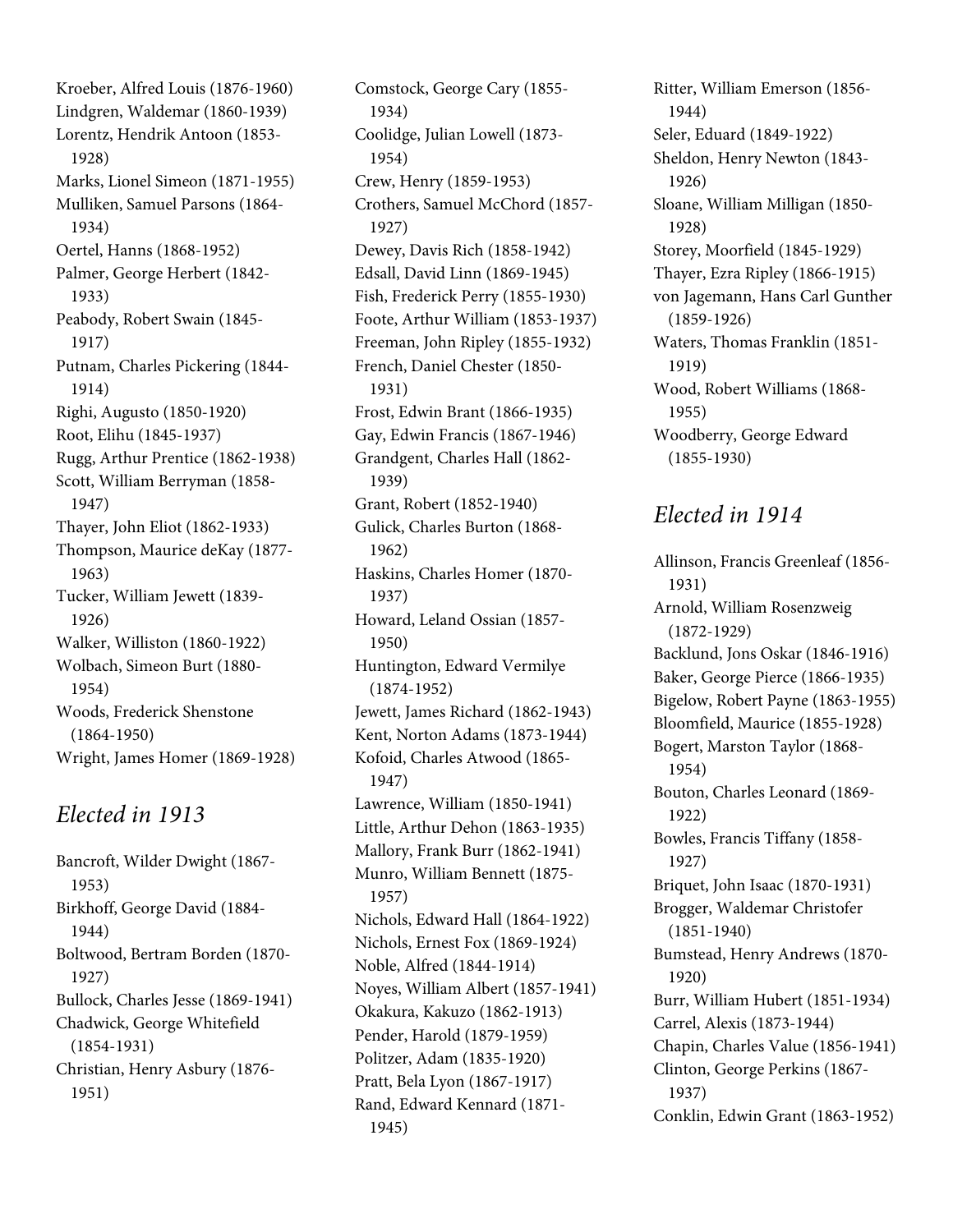Cushing, Harvey Williams (1869- 1939) De Normandie, James (1836-1924) Drisko, William Johnson (1866- 1943) Duane, William (1872-1935) Farnam, Henry Walcott (1853- 1933) Ford, Jeremiah Denis Mathias (1873-1958) Goldschmidt, Victor (1853-1933) Gordon, George Angier (1853- 1929) Graton, Louis Caryl (1880-1970) Haber, Fritz (1868-1934) Hammond, John Hays (1855-1936) Hammond, John Wilkes (1837- 1922) Hemenway, Alfred (1839-1927) Hering, Rudolph (1847-1923) Hill, Bert Hodge (1874-1958) Hubbard, John Charles (1879- 1954) Humphreys, Alexander Crombie (1851-1927) Hutchins, Charles Clifford (1858- 1940) Ives, James Edmund (1865-1943) Jennings, Herbert Spencer (1868- 1947) Kohler, Elmer Peter (1865-1938) Lamb, Arthur Becket (1880-1952) Lambert, Fred Dayton (1871-1931) Lee, Sidney (1859-1926) Lillie, Ralph Stayner (1875-1952) Livingston, Burton Edward (1875- 1948) Loeb, Jacques (1859-1924) Lyman, George Richard (1871- 1926) Matthews, Nathan (1854-1927) Maudslay, Alfred Percival (1850- 1931) Merriman, Roger Bigelow (1876- 1945)

Merritt, Ernest George (1865- 1948) Miller, Dayton Clarence (1866- 1941) Miller, Edward Furber (1866-1933) Millikan, Robert Andrews (1868- 1953) Moore, Clarence Lemuel Elisha (1876-1931) Morse, Harmon Northrop (1848- 1920) Murray, James Augustus Henry (1837-1915) Neal, Herbert Vincent (1869-1940) Neilson, William Allan (1869- 1946) Osborne, Thomas Burr (1859- 1929) Parsons, William Barclay (1859- 1932) Peters, Edward Dyer (1849-1917) Planck, Max Karl Ernst Ludwig (1858-1947) Prescott, Samuel Cate (1872-1962) Rehder, Alfred (1863-1949) Reisner, George Andrew (1867- 1942) Richardson, Roland George Dwight (1878-1949) Rosanoff, Martin Andre (1874- 1951) Sedgwick, Ellery (1872-1960) Shattuck, Frederick Cheever (1847- 1929) Smith, Alexander (1865-1922) Smith, Erwin Frink (1854-1927) Spofford, Charles Milton (1871- 1963) Stieglitz, Julius Oscar (1867-1937) Strong, Richard Pearson (1872- 1948) Taft, William Howard (1857-1930) Tyzzer, Ernest Edward (1875- 1965) Urban, Ignatz (1848-1931)

Verhoeff, Frederick Herman (1874-1968) Wait, William Cushing (1860- 1935) Wambaugh, Eugene (1856-1940) Warming, Johannes Eugenius Bulow (1841-1924) Whipple, George Chandler (1866- 1924) Whitlock, Herbert Percy (1868- 1948) Williams, Charles Herbert (1850- 1918) Wilson, George Grafton (1863- 1951) Winship, George Parker (1871- 1952) Wister, Owen (1860-1938) Woods, James Haughton (1864- 1935)

#### Elected in 1915

Allen, Glover Morrill (1879-1942) Atwood, Wallace Walter (1872- 1949) Bailey, Irving Widmer (1884-1967) Barrell, Joseph (1869-1919) Barrois, Charles (1851-1939) Baxter, James Phinney (1831-1921) Bergen, Joseph Young (1851-1917) Bonnat, Leon-Joseph-Florentin (1833-1922) Brues, Charles Thomas (1879- 1955) Bumpus, Hermon Carey (1862- 1943) Burrill, Thomas Jonathan (1839- 1916) Carty, John Joseph (1861-1932) Clarke, John Mason (1857-1925) Coolidge, William David (1873- 1975) Dana, Richard Henry (1851-1931)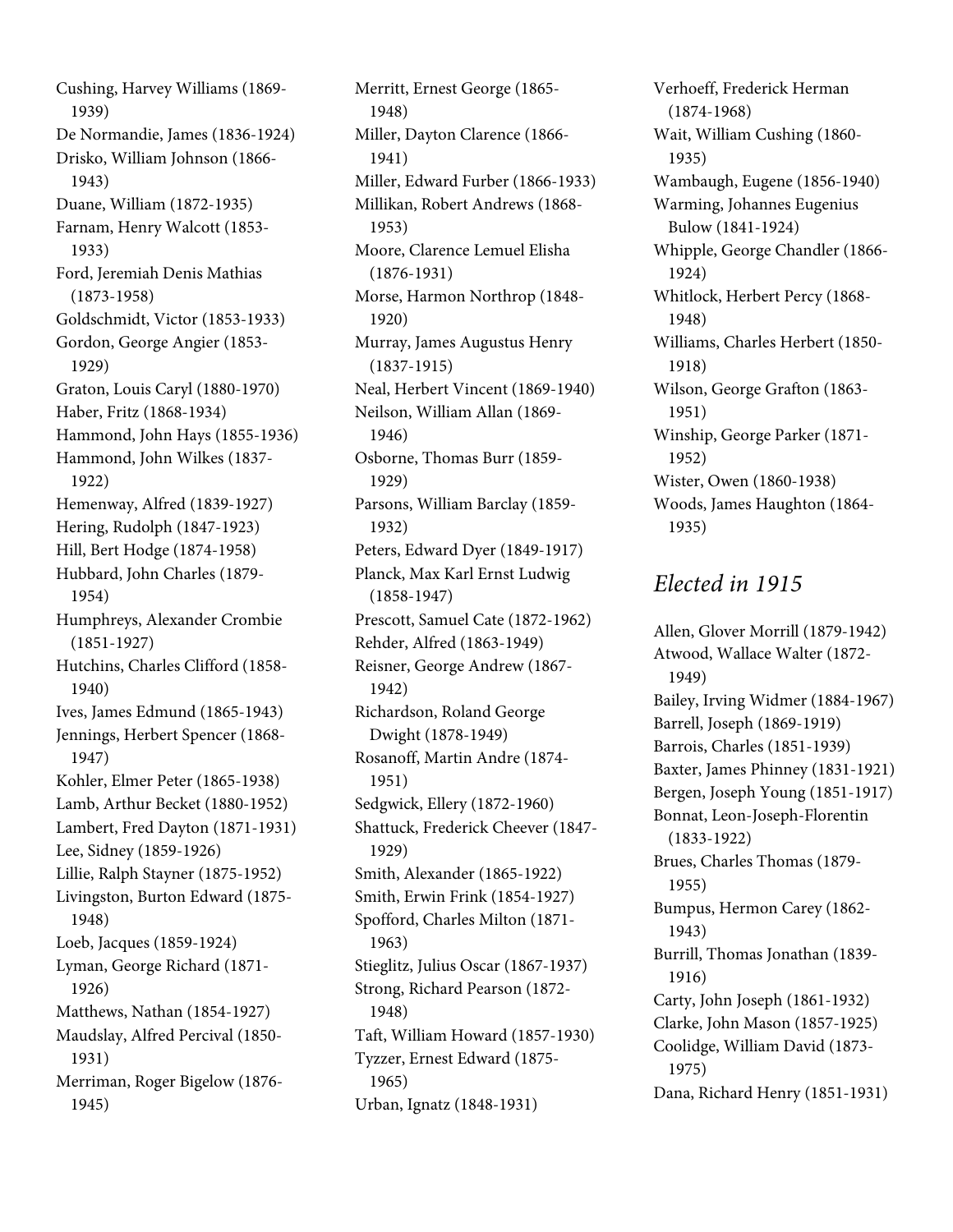de la Vallee-Poussin, Charles Jean Gustave Nicolas (1866-1962) Dickson, Leonard Eugene (1874- 1954) Drew, Edward Bangs (1843-1924) Drew, Gilman Arthur (1868-1934) Drown, Edward Staples (1861- 1936) Dunbar, William Harrison (1862- 1935) Forbes, Alexander (1882-1965) Forbes, George Shannon (1882- 1979) Fox, Philip (1878-1944) Hitchcock, Frank Lauren (1875- 1957) Hopkins, Edward Washburn (1857-1932) Hosmer, James Kendall (1834- 1927) Hrdlicka, Ales (1869-1943) Hughes, Hector James (1871-1930) Hunt, Reid (1870-1948) Hyde, William DeWitt (1858- 1917) Jackson, Carl Newell (1875-1946) Jackson, Dunham (1888-1946) King, Edward Skinner (1861-1931) Kraus, Charles August (1875-1967) Lake, Kirsopp (1872-1946) Lampland, Carl Otto (1873-1951) Lang, Henry Roseman (1853-1934) Lawson, Andrew Cowper (1861- 1952) Lewis, Warren Kendall (1882- 1975) Lockyer, Joseph Norman (1836- 1920) Loring, William Caleb (1851-1930) Martin, Ernest Gale (1876-1934) McCall, Samuel Walker (1851- 1923) Mead, Albert Davis (1869-1946) Morison, Samuel Eliot (1887-1976) Napier, Arthur Sampson (1853- 1916)

Park, Charles Francis (1869-1944) Perrin, Bernadotte (1847-1920) Phillips, John Charles (1876-1938) Platner, John Winthrop (1865- 1921) Riddle, Lincoln Ware (1880-1921) Rutherford, Ernest (1871-1937) Sayles, Robert Wilcox (1878-1942) Schuchert, Charles (1858-1942) Sherrill, Miles Standish (1877- 1965) Taylor, Frederick Winslow (1856- 1915) Thayer, William Roscoe (1859- 1923) Timonoff (Timonov), Vsevolod Evgenievich (1862-1936) Vogt, Johan Hermann Lie (1858- 1932) Warren, Edward Henry (1873- 1945) Weysse, Arthur Wisswald (1867- 1956) Willis, Bailey (1857-1949) Williston, Samuel Wendell (1852- 1918) Woods, Frederick Adams (1873- 1939) Worcester, Joseph Ruggles (1860- 1943) Wright, Frederick Eugene (1877- 1953) Yerkes, Robert Mearns (1876- 1956)

#### Elected in 1916

Baird, John Wallace (1869-1919) Barbour, Thomas (1884-1946) Barton, George Hunt (1852-1933) Bowman, Isaiah (1878-1950) Bremer, John Lewis (1874-1959) Chaffee, Emory Leon (1885-1975) Clark, John Bates (1847-1938)

Clark, William Bullock (1860- 1917) Davis, Bradley Moore (1871-1957) Goodnow, Frank Johnson (1859- 1939) Gray, Louis Herbert (1875-1955) Hardy, Thomas (1840-1928) Hart, Albert Bushnell (1854-1943) Huntington, Ellsworth (1876- 1947) Leith, Charles Kenneth (1875- 1956) Lewis, Frederic Thomas (1875- 1951) Marshall, Alfred (1842-1924) Saunders, Frederick Albert (1875- 1963) Setchell, William Albert (1864- 1943) Stiles, Percy Goldthwait (1875- 1936) Sturgis, William Codman (1862- 1942) Sumner, John Osborne (1863- 1938)

#### Elected in 1917

Adams, Frank Dawson (1859- 1942) Archibald, Raymond Clare (1875- 1955) Behrend, Bernard Arthur (1875- 1932) Brush, Charles Francis (1849- 1929) Burlingame, Eugene Watson (1876-1932) Cram, Ralph Adams (1863-1942) Cushman, Joseph Augustine (1881-1949) Emerson, Edward Waldo (1844- 1930) Foakes-Jackson, Frederick John (1855-1941)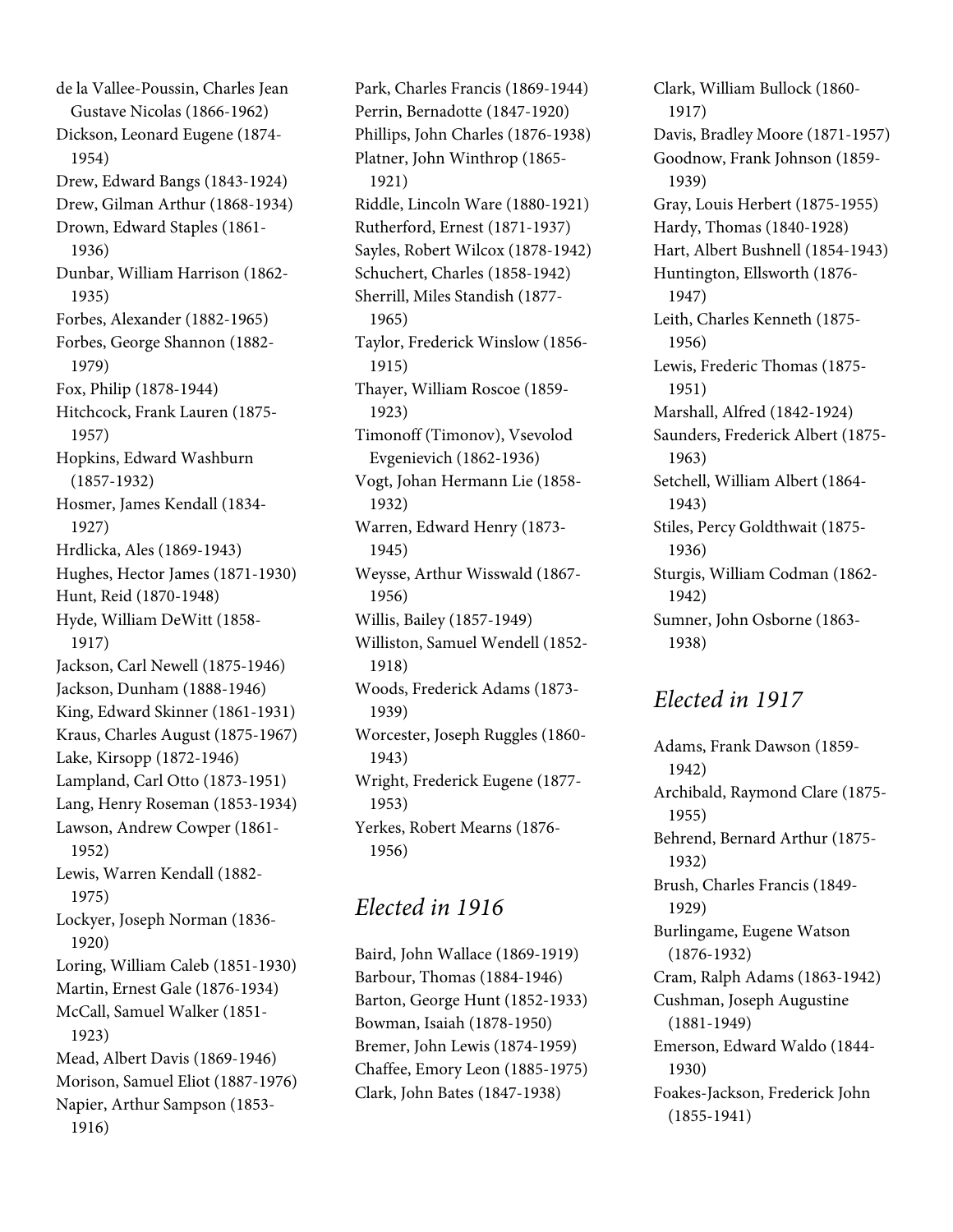Furness, Horace Howard, Jr. (1865-1930) Goldthwait, James Walter (1880- 1948) Greenough, Chester Noyes (1874- 1938) Gregory, Herbert Ernest (1869- 1952) Gummere, Francis Barton (1855- 1919) Hoppin, Joseph Clark (1870-1925) Howard, William Guild (1868- 1960) Hull, Gordon Ferrie (1870-1956) Johnson, Charles Willison (1863- 1932) Levi-Civita, Tullio (1873-1941) Loomis, Frederic Brewster (1873- 1937) Lord, Arthur (1850-1925) Lull, Richard Swann (1867-1957) Marquand, Allan (1853-1924) McAdie, Alexander George (1863- 1943) Menendez Pidal, Ramon (1869- 1968) Miller, William John (1880-1965) Morley, Frank (1860-1937) Park, Charles Edwards (1873- 1962) Pirsson, Louis Valentine (1860- 1919) Raymond, Percy Edward (1879- 1952) Rice, William North (1845-1928) Slocum, Frederick (1873-1944) Sturgis, Richard Clipston (1860- 1951) Vaughan, Thomas Wayland (1870- 1952) Watson, John Broadus (1878- 1958) Zeleny, John (1872-1951)

## Elected in 1918

Adams, Brooks (Peter Chardon Brooks) (1848-1927) Adams, George Burton (1851- 1925) Andrews, Charles McLean (1863- 1943) Balch, Thomas Willing (1866- 1927) Barlow, Thomas (1845-1945) Bartlett, Willard (1846-1925) Capps, Edward (1866-1950) Clifford, Charles Warren (1844- 1923) Coolidge, Charles Allerton (1858- 1936) Delabarre, Edmund Burke (1863- 1945) Faunce, William Herbert Perry (1859-1930) Forbes, Edward Waldo (1873- 1969) Ford, William Ebenezer (1878- 1939) Gorgas, William Crawford (1854- 1920) Gray, Morris (1856-1931) Greene, Evarts Boutell (1870-1947) Greenough, Robert Battey (1871- 1937) Hays, Isaac Minis (1847-1925) Hendrickson, George Lincoln (1865-1963) Hills, Elijah Clarence (1867-1932) Hughes, Charles Evans (1862- 1948) Huntington, Archer Milton (1870- 1955) Jackson, Henry (1858-1940) Jones, Grinnell (1884-1947) Langmuir, Irving (1881-1957) MacDonald, William (1863-1938) Morton, James Madison (1837- 1923) Murdock, Harold (1862-1934)

Page, Thomas Nelson (1853-1922) Page, Walter Hines (1855-1918) Parks, Leighton (1852-1938) Peabody, Endicott (1857-1944) Peabody, Francis Greenwood (1847-1936) Phillips, Henry Bayard (1881- 1973) Schevill, Rudolph (1874-1946) Shaw, William Napier (1854-1945) Shepherd, Francis John (1851- 1929) Sherrington, Charles Scott (1857- 1952) Webster, David Locke (1888-1976)

# Elected in 1919

Blanchard, Arthur Alphonzo (1876-1956) Brent, Charles Henry (1862-1929) Brown, Howard Nicholson (1849- 1932) Fay, Frederic Harold (1872-1944) Foch, Ferdinand (1851-1929) Franklin, William Suddards (1863- 1930) Goddard, Pliny Earle (1869-1928) Hack, Roy Kenneth (1884-1944) Hazen, Charles Downer (1868- 1941) Holmes, William Henry (1846- 1933) Joffre, Joseph Jacques Cesaire (1852-1931) Keyes, Frederick George (1885- 1976) Le Chatelier, Henri Louis (1850- 1936) Lipka, Joseph (1883-1924) Macdonell, Arthur Anthony (1854-1930) Miller, George Abram (1863-1951) Moore, John Bassett (1860-1947) Moulton, Forest Ray (1872-1952)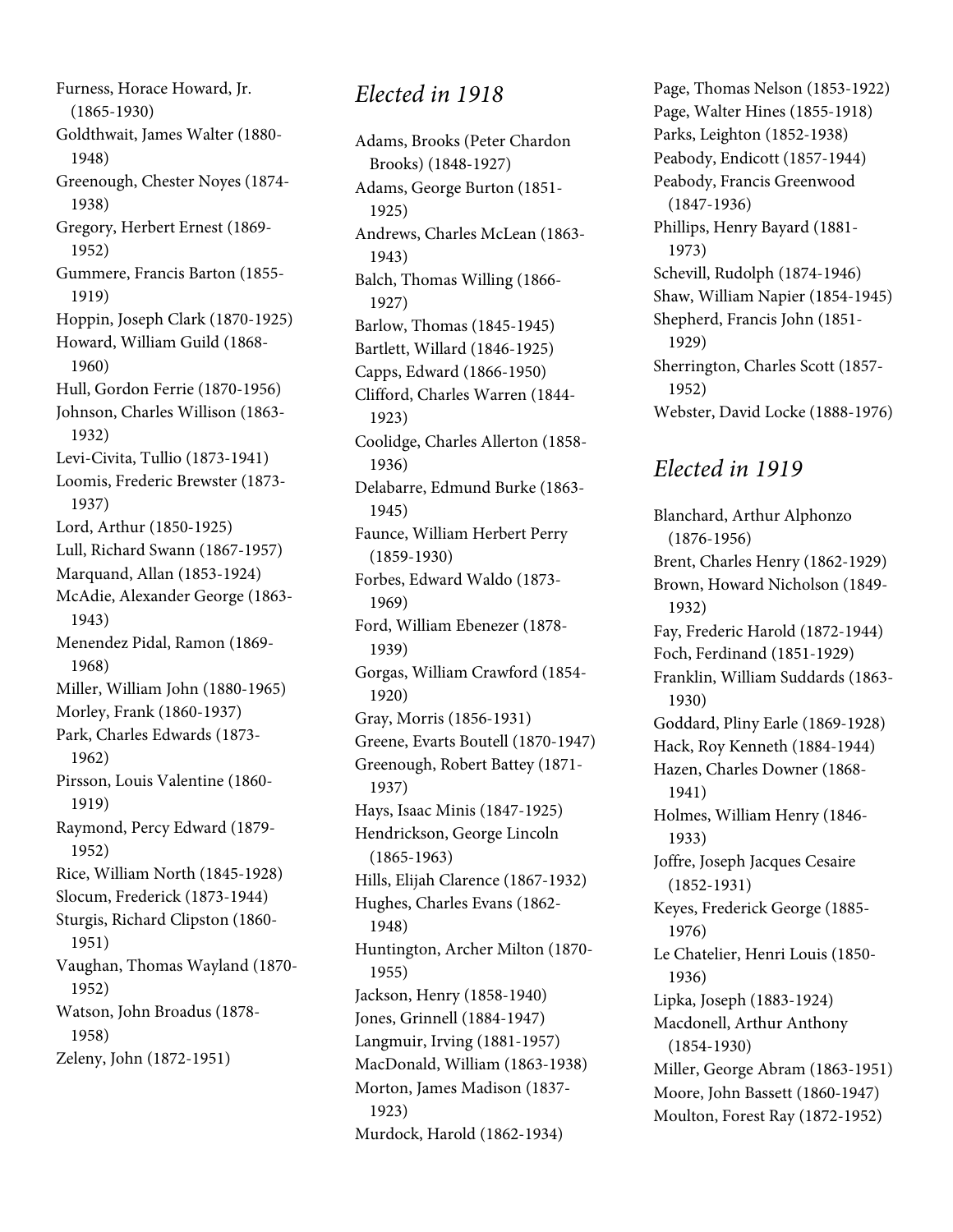Mueller, Edward (1883-1954) Nichols, Charles Lemuel (1851- 1929) Nuttall, George Henry Falkiner (1862-1937) Pearl, Raymond (1879-1940) Perkin, William Henry, Jr. (1860- 1929) Poincare, Raymond (1860-1934) Prothero, George Walter (1848- 1922) Schaller, Waldemar Theodore (1882-1968) Sedgwick, Henry Dwight (1861- 1957) Snyder, Virgil (1869-1950) Warren, Winslow (1838-1930) Williams, Robert Seaton (1880- 1961) Woodman, Alpheus Grant (1873- 1963)

#### Elected in 1920

Bovie, William T. (1882-1958) Caullery, Maurice Jules Gaston Corneille (1868-1958) Clark, Benjamin Preston (1860- 1939) Clark, Walter Eugene (1881-1960) Dillon, Theodore Harwood (1884- 1961) Drinker, Cecil Kent (1887-1956) Edgerton, Franklin (1885-1963) Hadamard, Jacques Salomon (1865-1963) Lodge, John Ellerton (1876-1942) McIlwain, Charles Howard (1871- 1968) Olmsted, Frederick Law (1870- 1957) Shapley, Harlow (1885-1972) Smith, Henry Monmouth (1868- 1950)

Underwood, William Lyman (1864-1929) Wissler, Clark (1870-1947)

#### Elected in 1921

Abbot, Charles Greeley (1872- 1973) Abbott, Wilbur Cortez (1869- 1947) Babbitt, Irving (1865-1933) Barnett, Samuel Jackson (1873- 1956) Bassett, John Spencer (1867-1928) Berry, Edward Wilber (1875-1945) Bowen, Norman Levi (1887-1956) Branner, John Casper (1850-1922) Buck, Carl Darling (1866-1955) Cajori, Florian (1859-1930) Campbell, Charles Macfie (1876- 1943) Campbell, Leslie Lyle (1863-1964) Cole, Rufus (1872-1966) Converse, Frederick Shepherd (1871-1940) Davis, Arthur Powell (1861-1933) Day, Clive (1871-1951) Durand, William Frederick (1859- 1958) Emerson, Rollins Adams (1873- 1947) Emerson, William (1873-1957) Farley, Frank Edgar (1868-1943) Farrand, Max (1869-1945) Ferguson, William Scott (1875- 1954) Franklin, Edward Curtis (1862- 1937) Frothingham, Paul Revere (1864- 1926) Hardy, Godfrey Harold (1877- 1947) Harrison, Ross Granville (1870- 1959)

Hocking, William Ernest (1873- 1966) Howell, William Henry (1860- 1945) Humphreys, William Jackson (1862-1949) Hyvernat, Eugene Xavier Louis Henri (1858-1941) Ives, Frederic Eugene (1856-1937) Jenney, Charles Francis (1860- 1923) Keith, Arthur (1864-1944) Kellogg, Oliver Dimon (1878- 1932) Kemp, James Furman (1859-1926) Lawton, Frederick (1852-1941) Lipman, Jacob Goodale (1874- 1939) Loeffler, Charles Martin Tornov (1861-1935) Lowes, John Livingston (1867- 1945) Maginnis, Charles Donagh (1867- 1955) Main, Charles Thomas (1856- 1943) Mayo, William James (1861-1939) Merriam, John Campbell (1869- 1945) Merrill, Elmer Drew (1876-1956) Miller, Gerrit Smith, Jr. (1869- 1956) Molengraaff, Gustaaf Adolph Frederick (1860-1942) Patten, William (1861-1932) Peabody, Francis Weld (1881- 1927) Phelps, William Lyon (1865-1943) Pilsbry, Henry Augustus (1862- 1957) Piper, Charles Vancouver (1867- 1926) Post, Chandler Rathfon (1881- 1959) Russell, Henry Norris (1877-1957) Schlesinger, Frank (1871-1943)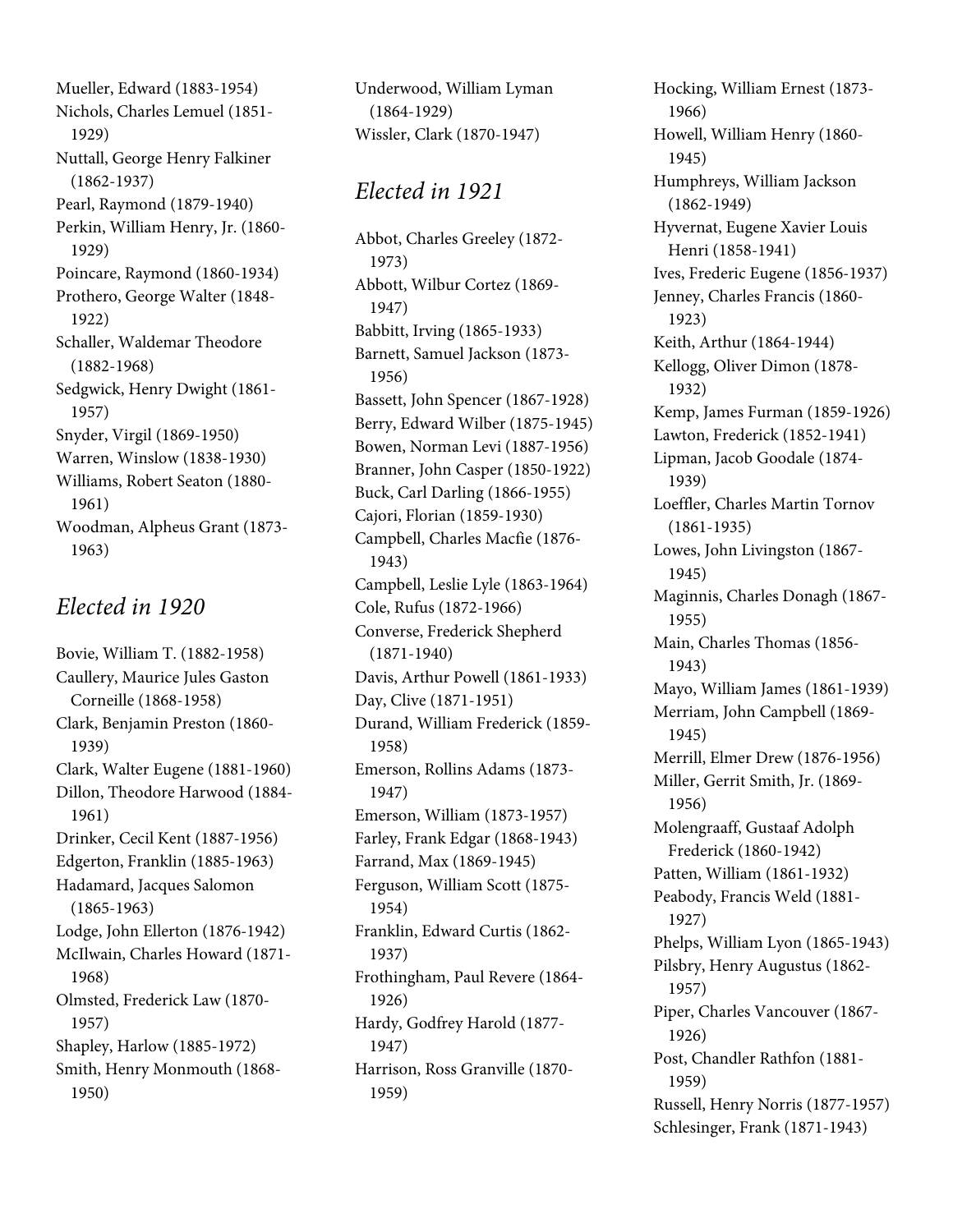Scott, Austin Wakeman (1884- 1981) Stebbins, Joel (1878-1966) Stiles, Charles Wardell (1867- 1941) Thayer, William Sydney (1864- 1932) Vries, Hugo de (1848-1935) Walker, Charles Howard (1857- 1936) Warren, John (1874-1928) White, David (1862-1935) Winslow, Arthur (1860-1938) Young, Allyn Abbott (1876-1929)

## Elected in 1922

Adams, Walter Sydney (1876- 1956) Allbutt, Thomas Clifford (1836- 1925) Banks, Nathan (1868-1953) Carpenter, Thorne Martin (1878- 1971) Cobb, Stanley (1887-1968) Dunn, Gano Sillick (1870-1953) Eddington, Arthur Stanley (1882- 1944) Goodale, Joseph Lincoln (1868- 1958) Kemble, Edwin Crawford (1889- 1984) LaPiana, George (1878-1971) Lovett, Robert Williamson (1859- 1924) Margerie, Emmanuel Marie Pierre Martin Jacquin de (1862-1953) McDougall, William (1871-1938) Pirenne, Henri (Jean Henri Otto Lucien Marie) (1862-1935) Porter, Arthur Kingsley (1883- 1933) Redfield, Alfred Clarence (1890- 1983) Rogers, Austin Flint (1877-1957)

Sachs, Paul Joseph (1878-1965) Tolman, Richard Chace (1881- 1948) Weston, William Henry, Jr. (1890- 1978) Wright, Charles Henry Conrad (1869-1957)

## Elected in 1923

Arthur, Joseph Charles (1850- 1942) Becker, Carl Lotus (1873-1945) Boulenger, George Albert (1858- 1937) Copeland, Manton (1881-1971) Cornish, Leslie Colby (1854-1925) Davis, Tenney Lombard (1890- 1949) Guy, Henri (1863-1947) Hovgaard, William (1857-1950) Jack, James Robertson (1866-1952) Lawrence, William Henry (1868- 1958) Lee, Roger Irving (1881-1965) MacInnes, Duncan Arthur (1885- 1965) Mitchell, Samuel Alfred (1874- 1960) Rostovtzeff, Michael Ivanovitch (1870-1952) Stakman, Elvin Charles (1885- 1979) Stratton, Samuel Wesley (1861- 1931) Veblen, Oswald (1880-1960) Warner, Edward Pearson (1894- 1958) Zinsser, Hans (1878-1940)

## Elected in 1924

Abbot, Edwin Hale (1834-1927) Boring, Edwin Garrigues (1886- 1968) Bowditch, Ingersoll (1875-1938) Boyden, Edward Allen (1886-1976) Conant, James Bryant (1893-1978) DeCourcy, Charles Ambrose (1857-1924) Dodge, Raymond (1871-1942) Edgar, Charles Leavitt (1860-1932) Einstein, Albert (1879-1955) Fay, Charles Ernest (1846-1931) Fernald, Walter Elmore (1859- 1924) Graustein, William Caspar (1888- 1941) Heymans, Paul Alphonse (1895- 1960) Holmes, Samuel Jackson (1868- 1964) Miller, John Anthony (1859-1946) Taylor, Edward Wyllys (1866- 1932) Van Tyne, Claude Halstead (1869- 1930)

# Elected in 1925

Allison, Nathaniel (1876-1932) Britton, Nathaniel Lord (1859- 1934) Bush, Vannevar (1890-1974) Cunningham, Henry Winchester (1860-1930) Detwiler, Samuel Randall (1890- 1957) d'Ocagne, Maurice (1862-1938) Evans, Herbert McLean (1882- 1971) Geldner, Karl Friedrich (1852- 1929) Greene, William Chase (1890- 1978)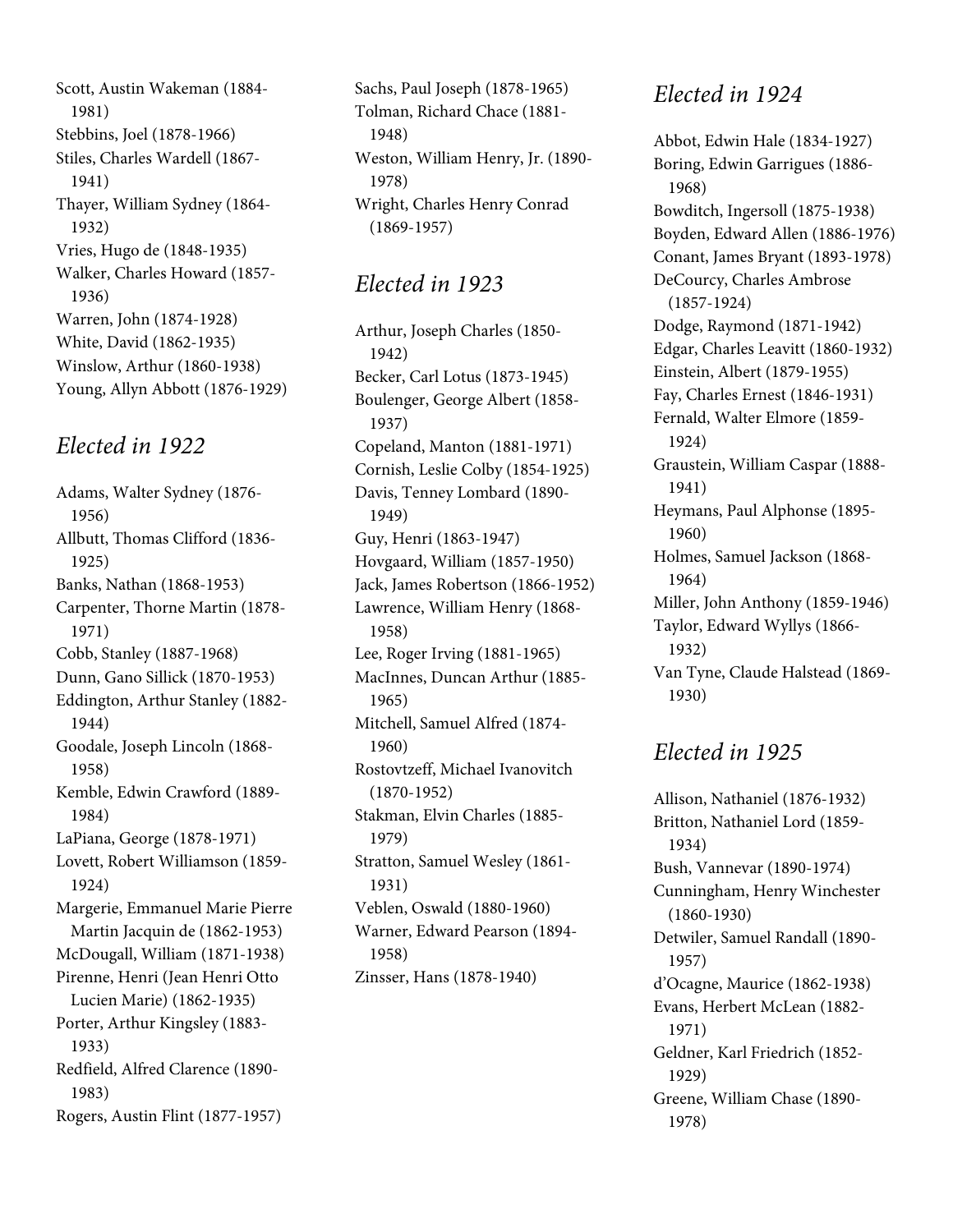Hitchcock, Albert Spear (1865- 1935) Horne, John (1848-1928) Larsen, Esper Signius, Jr. (1879- 1961) Luyten, Willem Jacob (1899-1994) Mather, Kirtley Fletcher (1888- 1978) Osgood, Robert Bayley (1873- 1956) Ruthven, Alexander Grant (1882- 1971) Taylor, Frank Bursley (1860-1938) White, Benjamin (1879-1938) Whitehead, Alfred North (1861- 1947)

#### Elected in 1926

Adams, Roger (1889-1971) Benson, Frank Weston (1862- 1951) Cady, Walter Guyton (1874-1974) Cohn, Edwin Joseph (1892-1953) Mathews, Edward Bennett (1869- 1944) Minot, George Richards (1885- 1950) Spinden, Herbert Joseph (1879- 1967) Wiener, Norbert (1894-1964)

# Elected in 1927

Blackfan, Kenneth Daniel (1883- 1941) Blake, Robert Pierpont (1886- 1950) Burkitt, Francis Crawford (1864- 1935) Crozier, William John (1892-1955) Dale, Henry Hallett (1875-1968) Debye, Peter Joseph William (1884-1966) Drinker, Philip (1894-1972)

Duguit, Leon (1859-1928) Einthoven, Willem (1860-1927) Fair, Gordon Maskew (1894-1970) Forbes, William Cameron (1870- 1959) Gamble, James Lawder (1883- 1959) Goodrich, Wallace (John Wallace) (1871-1952) Hall, Harvey Monroe (1874-1932) Hertzsprung, Ejnar (1873-1967) Holcombe, Arthur Norman (1884- 1977) Hooton, Earnest Albert (1887- 1954) Hopkinson, Charles Sydney (1869- 1962) Howe, Percy Rogers (1864-1950) Johnston, Ivan Murray (1898- 1960) Kidder, Alfred Vincent (1885- 1963) Laloux, Victor Alexandre Frederic (1850-1937) McLaughlin, Donald Hamilton (1891-1984) Means, James Howard (1885-1967) Melander, Axel Leonard (1878- 1962) Murray, Gilbert (George Gilbert Aime) (1866-1957) Peirce, George James (1868-1954) Pratt, Frederick Haven (1873- 1958) Pratt, Joseph Hersey (1872-1956) Rabaud, Henri Benjamin (1873- 1949) Redlich, Joseph (1869-1936) Robinson, Edwin Arlington (1869- 1935) Rowe, Allan Winter (1879-1934) Sarton, George Alfred Leon (1884- 1956) Sellards, Andrew Watson (1884- 1942) Slater, John Clarke (1900-1976)

Sperry, Willard Learoyd (1882- 1954) Stetson, Harlan True (1885-1964) Tarbell, Edmund Charles (1862- 1938) von Müller, Friedrich (1858-1941) Warner, Langdon (1881-1955) Wearn, Joseph Treloar (1893- 1984) Weston, Robert Spurr (1869-1943) Wettstein, Richard (1863-1931) Willoughby, Westel Woodbury (1867-1945) Wright, Quincy (1890-1970)

# Elected in 1928

Ames, Adelbert, Jr. (1880-1955) Bather, Francis Arthur (1863- 1934) Baxter, James Phinney, III (1893- 1975) Belden, Charles Francis Dorr (1870-1931) Bergson, Henri Louis (1859-1941) Brightman, Edgar Sheffield (1884- 1953) Bunker, John Wymond Miller (1886-1969) Cabot, Frederick Pickering (1868- 1932) Cole, Arthur Harrison (1889-1974) Compton, Arthur Holly (1892- 1962) Croce, Benedetto (1866-1952) Dearborn, Walter Fenno (1878- 1955) Dollo, Louis Antoine Marie Joseph (1857-1931) Elliott, William Yandell, III (1896- 1979) Fisher, Richard Thornton (1876- 1934) Gillespie, Louis John (1886-1941)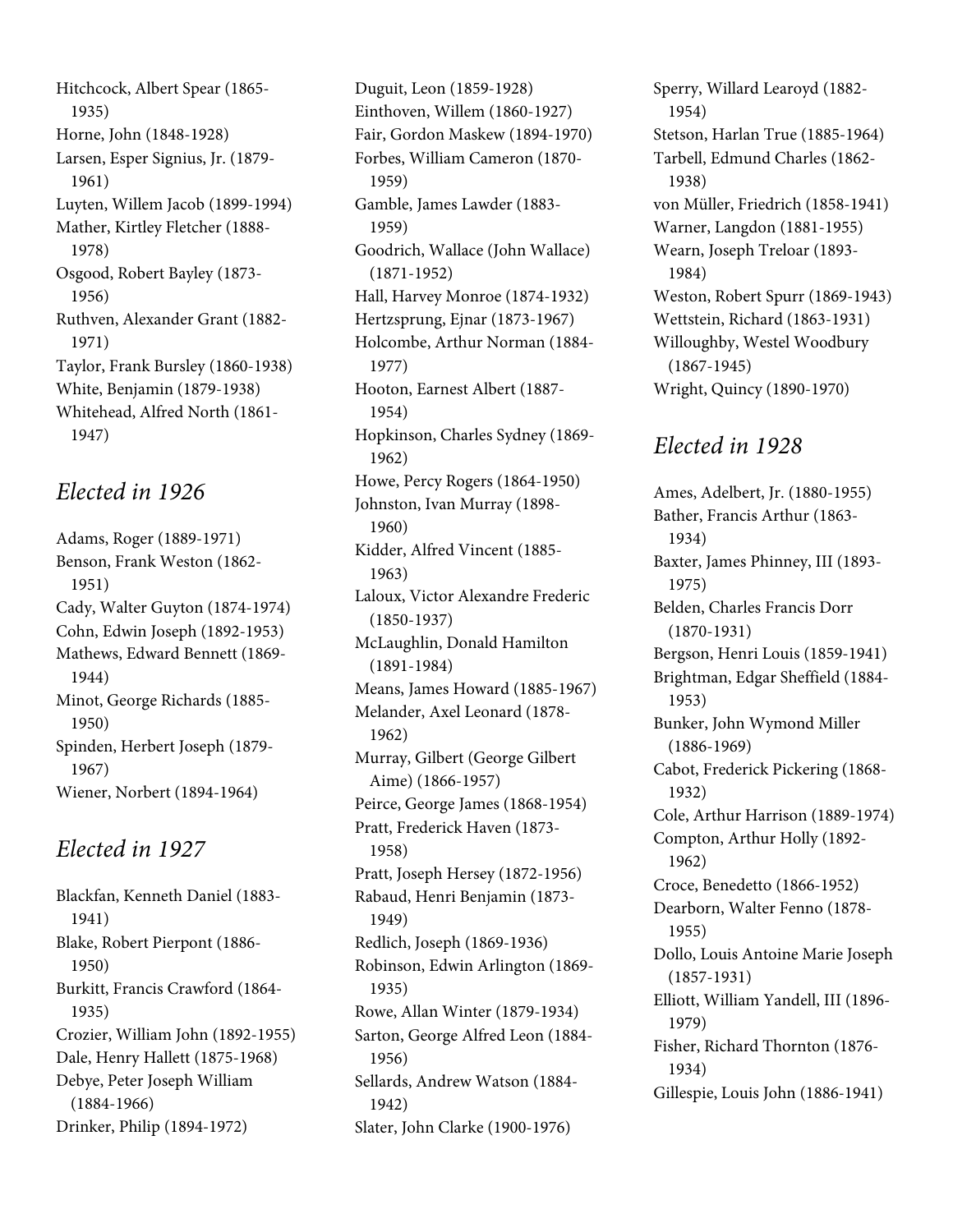Haldane (Viscount Haldane of Cloan), Richard Burdon (1856- 1928) Haring, Clarence Henry (1885- 1960) Hoskins, Roy Graham (1880-1964) Husserl, Edmund Gustav Albrecht (1859-1938) Jepson, Willis Linn (1867-1946) Knudson, Albert Cornelius (1873- 1953) Köhler, Wolfgang (1887-1967) Longcope, Warfield Theobald (1877-1953) Miyajima, Mikinosuke (1872- 1944) Morgan, Thomas Hunt (1866- 1945) Moss, William Lorenzo (1876- 1957) Mueller, John Howard (1891-1954) Nitze, William Albert (1876-1957) O'Connor, Johnson (1891-1973) Ostenfeld, Carl Hansen (1873- 1931) Page, Curtis Hidden (1870-1946) Paschen, Friedrich (Louis Carl Heinrich Friedrich) (1865-1947) Pearse, Langdon (1877-1956) Pearson, Karl (1857-1936) Perry, Ralph Barton (1876-1957) Persons, Warren Milton (1878- 1937) Pier, Arthur Stanwood (1874- 1966) Pigou, Arthur Cecil (1877-1959) Regan, Charles Tate (1878-1943) Rendle, Alfred Barton (1865-1938) Scatchard, George (1892-1973) Schlesinger, Arthur Meier (1888- 1965) Sörensen, Soren Peter Lauritz (1868-1939) Stevens, John Frank (1853-1943) Tamarkin, Jacob David (1888- 1945)

Terzaghi, Karl (1883-1963) Thompson, D'Arcy Wentworth (1860-1948) Vallarta, Manuel Sandoval (1899- 1977) Washburn, Henry Bradford (1869- 1962) Whatmough, Joshua (1897-1964)

#### Elected in 1929

Ayer, James Bourne (1882-1963) Beattie, James Alexander (1895- 1981) Bedier, Joseph (1864-1938) Bjerknes, Vilhelm Frimann Koren (1862-1951) Brönsted, Johannes Nicolaus (1879-1947) Bryan, Kirk (1888-1950) Charnwood (Baron), Godfrey Rathbone Benson (1864-1945) Cleveland, Lemuel Roscoe (1892- 1969) Collet, Leon William (1880-1957) Copeland, Charles Townsend (1860-1952) Davis, Hallowell (1896-1992) Davisson, Clinton Joseph (1881- 1958) Faull, Joseph Horace (1870-1961) Franck, James (1882-1964) Gilson, Etienne-Henry (1884- 1978) Grinnell, Joseph (1877-1939) Hardy, Arthur Cobb (1895-1977) Hazard, Paul (1878-1944) Hill, Edward Burlingame (1872- 1960) Hoadley, Leigh (1895-1975) Ioffe (Joffe), Abram Fedorovich (1880-1960) Jones, Robert (1858-1933) Lewis, Clarence Irving (1883-1964) Locke, Edwin Allen (1874-1971)

Morse, Marston (Harold Marston) (1892-1977) Prandtl, Ludwig (1875-1953) Probst, Emil (1877-1950) Reading, Marquess of, Rufus Daniel Isaac (1860-1935) Renner, Otto (1883-1960) Sims, William Sowden (1858-1936) Sitter, Willem de (1872-1934) Stafford, Russell Henry (1890- 1971) Stodola, Aurel Boleslav (1859- 1942) Theiler, Arnold (1867-1936) Walsh, Joseph Leonard (1895- 1973) Wells, Arthur Edward (1884-1939) Weyl, Hermann (Claus Hugo Hermann) (1885-1955) Wieland, Heinrich Otto (1877- 1957) Wilson, Ernest Henry (1876-1930)

## Elected in 1930

Abrams, LeRoy (1874-1956) Casella, Alfredo (1883-1947) Cheever, David (1876-1955) Erskine, John (1879-1951) Fall, Henry Clinton (1862-1939) Franklin, Philip (1898-1965) Gage, Thomas Hovey (1865-1938) Geddes, James, Jr. (1858-1948) Hatch, William Henry Paine (1875-1972) Jewett, Frank Baldwin (1879-1949) Lapicque, Louis Edouard (1866- 1952) Macallum, Archibald Byron (1858- 1934) Mendel, Lafayette Benedict (1872- 1935) Newell, Lyman Churchill (1867- 1933)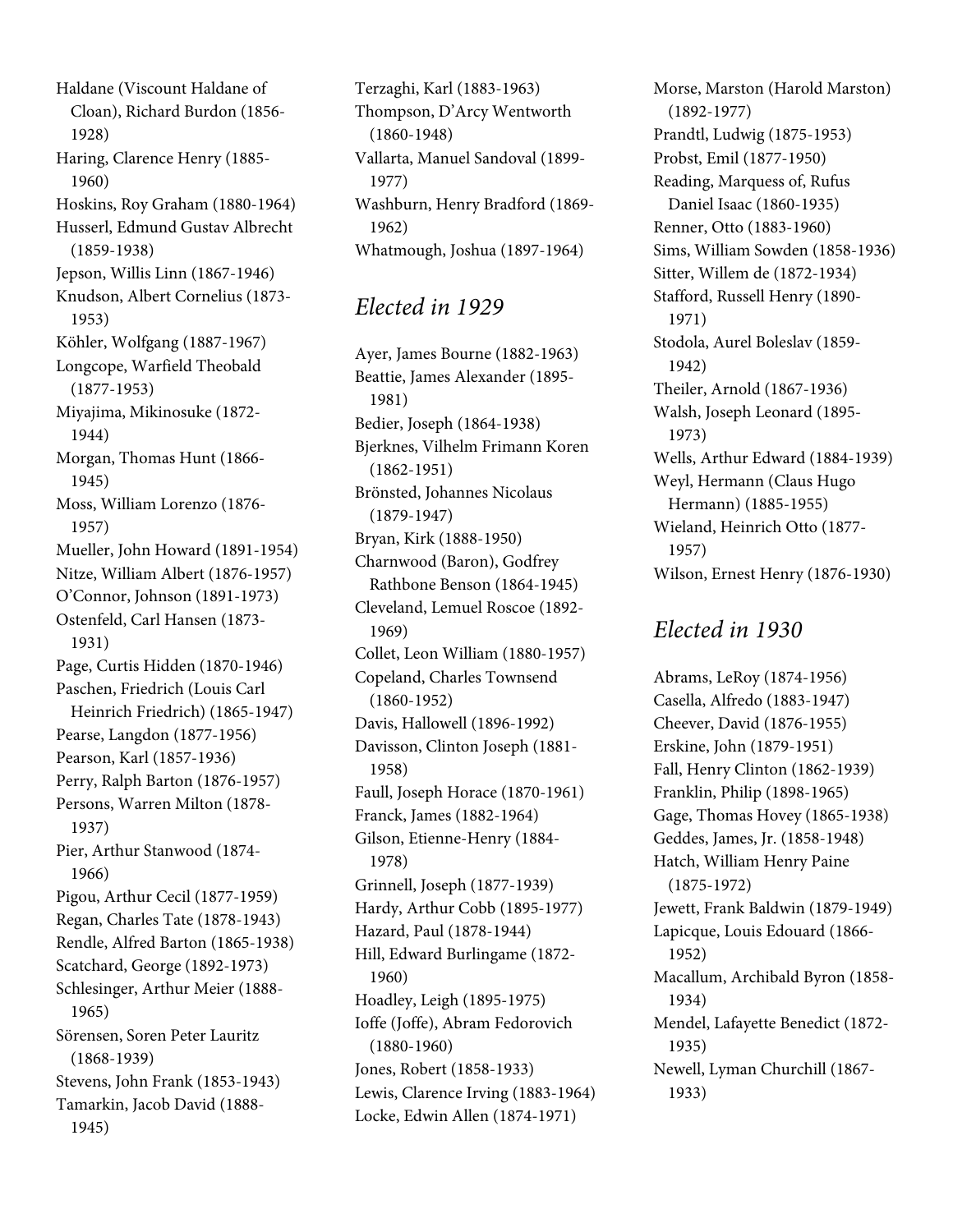Pickard, Greenleaf Whittier (1877- 1956) Plaskett, Harry Hemley (1893- 1980) Russell, George Edmond (1877- 1953) Ryan, James Hugh (1886-1947) Sanderson, George Augustus (1863-1932) Sax, Karl (1892-1973) Sollmann, Torald Hermann (1874- 1965) Stein, Aurel (1862-1943) Struik, Dirk Jan (1894-2000) Talbot, Fritz Bradley (1878-1964) Wilkins, Ernest Hatch (1880-1966)

## Elected in 1931

Anderson, George Weston (1861- 1938) Armstrong, Edward Cooke (1871- 1944) Benet, Stephen Vincent (1898- 1943) Berry, Charles Harold (1889-1965) Black, John Donald (1883-1960) Blumer, George (1872-1962) Boyden, Roland William (1863- 1931) Bruce, Henry Addington Bayley (1874-1959) Cabot, Richard Clarke (1868-1939) Castle, William Bosworth (1897- 1990) Compton, Karl Taylor (1887-1954) Conway, Robert Seymour (1864- 1933) Copeland, Melvin Thomas (1884- 1975) Cross, Samuel Hazzard (1891- 1946) Crum, William Leonard (1894- 1967)

Diels, Ludwig (1874-1945)

DuBois, Eugene Floyd (1882-1959) Fay, Sidney Bradshaw (1876-1967) Field, Fred Tarbell (1876-1950) Fisher, Herbert Albert Laurens (1865-1940) Ford, James (1884-1944) Frost, Robert Lee (1874-1963) Galsworthy, John (1867-1933) Gregory, William King (1876- 1970) Harrison, George Russell (1898- 1979) Havens, Raymond Dexter (1880- 1954) Hillyer, Robert Silliman (1895- 1961) Hosmer, George Leonard (1874- 1935) Hudson, Manley Ottmer (1886- 1960) Isaacs, Nathan (1886-1941) James, Henry (1879-1947) Kelley, Truman Lee (1884-1961) Krogh, August (Schack August Steenberg) (1874-1949) Levi, Sylvain (1863-1935) Lindsay, Robert Bruce (1900-1985) Magoun, Francis Peabody, Jr. (1895-1979) Manship, Paul Howard (1885- 1966) Mason, Daniel Gregory (1873- 1953) Mather, Frank Jewett, Jr. (1868- 1953) McEwen, George Francis (1882- 1972) Meillet, Antoine (Paul Jules Antoine) (1866-1936) Mitchell, Wesley Clair (1874-1948) Mitchell, William DeWitt (1874- 1955) More, Paul Elmer (1864-1937) Morgan, Edmund Morris, Jr. (1878-1966)

Murdock, Kenneth Ballard (1895- 1975) Noyes, William Albert, Jr. (1898- 1980) Oldenberg, Otto (1888-1983) Parker, Herbert (1856-1939) Peers, Edgar Allison (1891-1952) Perkins, Thomas Nelson (1870- 1937) Powell, Thomas Reed (1880-1955) Root, Robert Kilburn (1877-1950) Rutledge, George (1881-1940) Sherrill, Henry Knox (1890-1980) Smith, Jeremiah, Jr. (1870-1935) Sorokin, Pitirim Aleksandrovich (1889-1968) Sprague, Oliver Mitchell Wentworth (1873-1953) Terry, Charles Sanford (1864- 1936) Trevelyan, George Macaulay (1876-1962) Tucker, Donald Skeele (1884-1979) Wagner, Karl Willy (1883-1953) Weatherby, Charles Alfred (1875- 1949) Wickersham, George Woodward (1858-1936)

## Elected in 1932

Adachi, Mineichiro (1869-1934) Adams, Charles Francis (1866- 1954) Adams, Clarence Raymond (1898- 1965) Ahern, Michael Joseph (1877- 1951) Angell, James Rowland (1869- 1949) Aub, Joseph Charles (1890-1973) Balch, Francis Noyes (1873-1960) Balch, Franklin Greene (1864- 1958)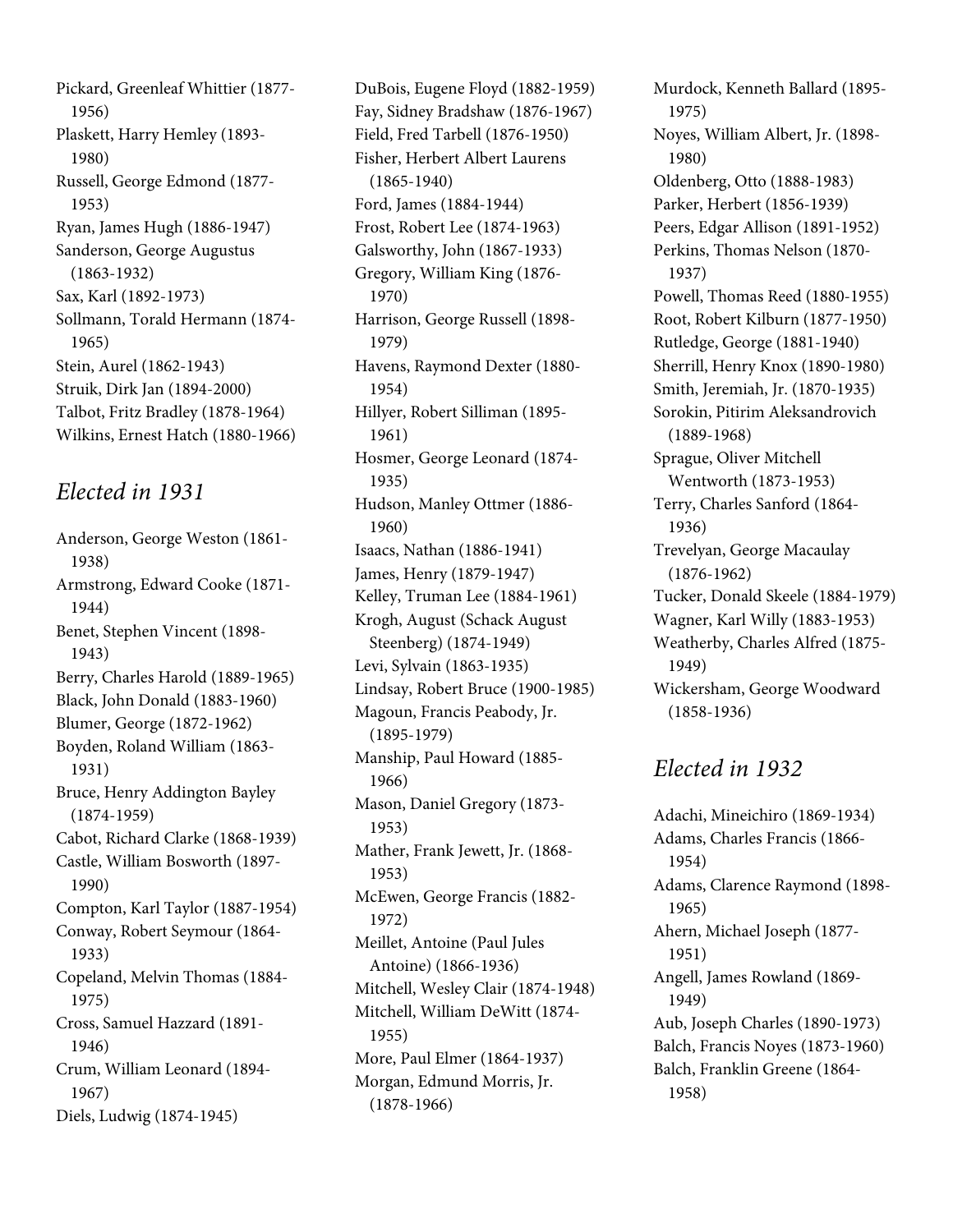Batchelder, Charles Foster (1856- 1954) Bennett, Albert Arnold (1888- 1971) Bosworth, William Welles (1869- 1966) Bower, Frederick Orpen (1855- 1948) Bowley, Arthur Lyon (1869-1957) Cabot, William Brooks (1858- 1949) Carmichael, Leonard (1898-1973) Castle, William Richards, Jr. (1878-1963) Cell, George Croft (1875-1937) Chamberlain, Joseph Perkins (1873-1951) Claudel, Paul Louis Charles Marie (1868-1955) Clifton, Chalmers Dancy (1889- 1966) Cobb, John Candler (1858-1933) Conant, Kenneth John (1894- 1984) Coonley, Howard (1876-1966) Cousens, John Albert (1874-1937) Crane, Ronald Salmon (1886- 1967) Croll, Morris William (1872-1947) Cunningham, William James (1875-1962) Cutler, Elliott Carr (1888-1947) Dennison, Henry Sturgis (1877- 1952) Dewing, Arthur Stone (1880-1971) Donham, Wallace Brett (1877- 1954) Edgell, George Harold (1887-1954) Field, William Lusk Webster (1876-1963) Frankfurter, Felix (1882-1965) Gilboy, Glennon (1902-1958) Grew, Joseph Clark (1880-1965) Haertlein, Albert (1895-1960) Hall, Walter Perley (1867-1942) Hart, Francis Russell (1868-1938)

Hawtrey, Ralph George (1879- 1975) Healy, William (1869-1963) Hille, Einar (1894-1980) Holmes, Edward Jackson (1873- 1950) Holmes, Henry Wyman (1880- 1960) Hu, Shih (1891-1962) James, Eldon Revare (1875-1949) James, William (1882-1961) Janet, Pierre Marie Felix (1859- 1947) Jessup, Philip Caryl (1897-1986) Keniston, Ralph Hayward (1883- 1970) Kidder, Nathaniel Thayer (1860- 1938) Lamont, Thomas William (1870- 1948) Langley, Ernest Felix (1874-1954) Lashley, Karl Spencer (1890-1958) Lawrence, Ralph Restieaux (1873- 1962) Leland, Waldo Gifford (1879- 1966) Lowell, James Arnold (1869-1933) Lund, Fred Bates (1865-1950) Macneil, Sayre (1886-1961) Magruder, Calvert (1893-1968) Mark, Kenneth Lamartine (1874- 1958) Marshall, Leon Carroll (1879- 1966) Mazon, Paul (1874-1955) McLaren, Walter Wallace (1877- 1972) Merriam, Charles Edward (1874- 1953) Mills, Frederick Cecil (1892-1964) Mills, Ogden Livingston (1884- 1937) Miyabe, Kingo (1860-1951) Morris, Frederick Kuhne (1885- 1962) Morss, Everett (1865-1933)

Moulton, Harold Glenn (1883- 1965) Nock, Arthur Darby (1902-1963) Noyes, George Rapall (1873-1952) O'Brien, Robert Lincoln (1865- 1955) O'Connell, William Henry (1859- 1944) Ogburn, William Fielding (1886- 1959) Parry, Milman (1902-1935) Pease, Arthur Stanley (1881-1964) Peters, Andrew James (1872-1938) Philpott, Anthony John (1862- 1952) Rapport, David (1891-1970) Ripley, Alfred Lawrence (1858- 1943) Rist, Charles (1874-1955) Roberts, Odin (1867-1934) Roorbach, George Byron (1878- 1934) Rowe, Leo Stanton (1871-1946) Sayre, Francis Bowes (1885-1972) Schumb, Walter Cecil (1892-1967) Seward, Albert Charles (1863- 1941) Shepley, Henry Richardson (1887- 1962) Smith, Horatio Elwin (1886-1946) Smith, Payson (1873-1963) Snyder, Carl (1869-1946) Taylor, Charles Henry (1867-1941) Taylor, Charles Holt (1899-1985) Thomas, Frederick William (1867- 1956) Thomson, William (1889-1972) Thurston, Edward Sampson (1876- 1948) Wadsworth, Eliot (1876-1959) Webster, Edwin Sibley (1867-1950) Wetmore, Ralph Hartley (1892- 1989) Whitman, Edmund Allen (1860- 1952)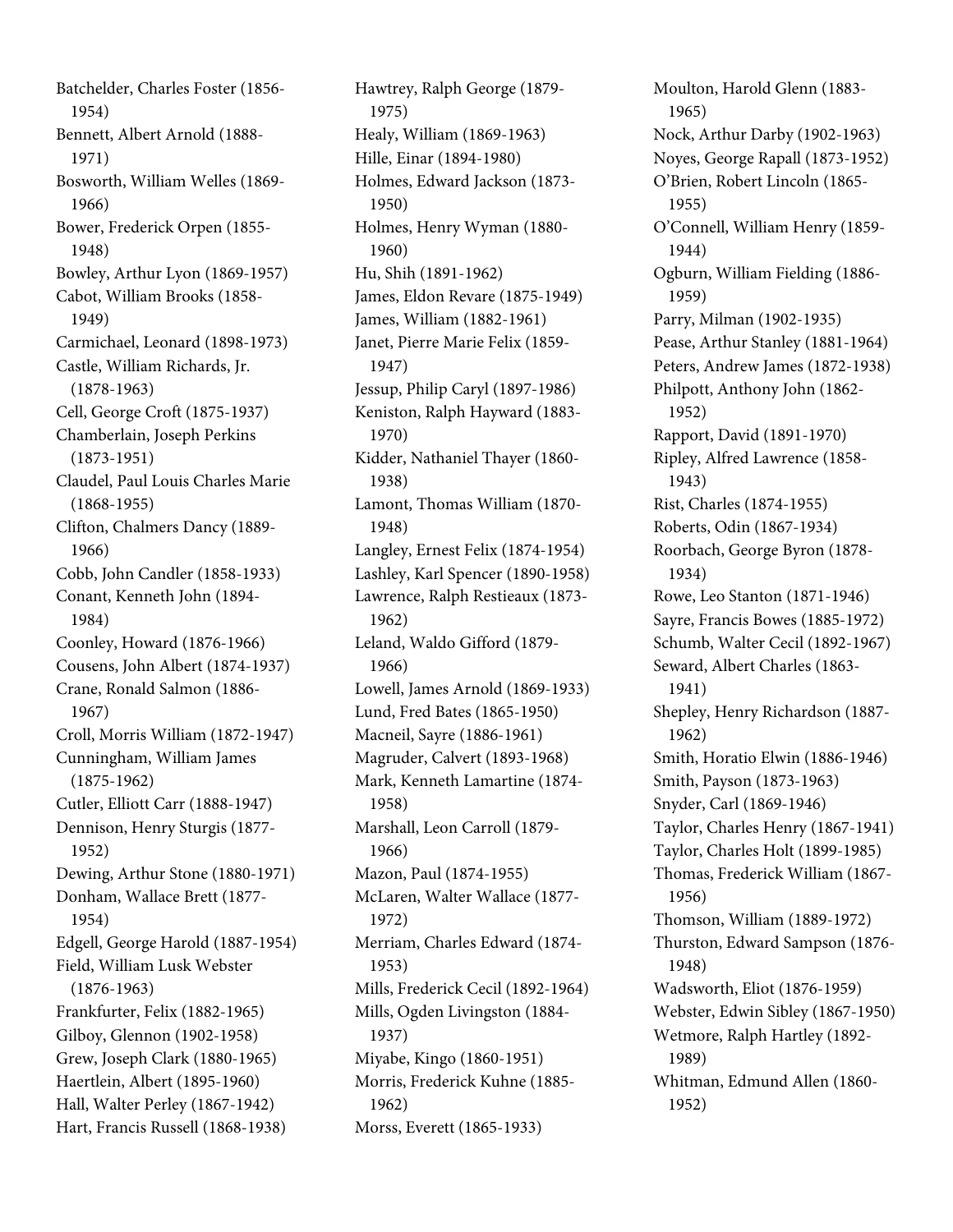Widder, David Vernon (1898- 1990) Williams, John Henry (1887-1980) Willoughby, William Franklin (1867-1960) Young, Benjamin Loring (1885- 1964)

## Elected in 1933

Allport, Gordon Willard (1897- 1967) Altamira y Crevea, Rafael (1866- 1951) Bagge, Gosta Adolfsson (1882- 1951) Bard, Philip (1898-1977) Barrows, Harold Kilbrith (1873- 1954) Bates, William Nickerson (1867- 1949) Beebe-Center, John Gilbert (1897- 1958) Bigelow, George Hoyt (1890-1934) Bigelow, Harry Augustus (1874- 1950) Bikle, Henry Wolf (1877-1942) Blakeslee, George Hubbard (1871- 1954) Bonner, Campbell (1876-1954) Borchard, Edwin Montefiore (1884-1951) Brooks, Charles Franklin (1891- 1958) Brown, Carleton (1869-1941) Burbank, Harold Hitchings (1887- 1951) Cardozo, Benjamin Nathan (1870- 1938) Carpenter, Frank Morton (1902- 1994) Carpenter, John Alden (1876- 1951) Cattell, James McKeen (1860- 1944)

Collens, Charles (1873-1956) Crane, Robert Treat (1880-1962) Dahl, Frantz (1869-1937) Dallin, Cyrus Edwin (1861-1944) Dawson, Alden Benjamin (1892- 1968) del Vecchio, Giorgio (1878-1970) Dickinson, John (1894-1952) Douglas, Jesse (1897-1965) Ducasse, Curt John (1881-1969) Engel, Carl (1883-1944) Fieser, Louis Frederick (1899- 1977) Fitz, Reginald (1885-1953) Fowler, Henry Thatcher (1867- 1948) Geny, François (1861-1959) Glueck, Sheldon (1896-1980) Green, Theodore Francis (1867- 1966) Hand, Learned (Billings Learned) (1872-1961) Heyrovsky, Jaroslav (1890-1967) Hoskins, Halford Lancaster (1891- 1967) Hume, Edgar Erskine (1889-1952) Hunter, Walter Samuel (1889- 1954) Keith, Arthur (1866-1955) Kelsen, Hans (1881-1973) Kistiakowsky, George Bogdan (1900-1982) Kurath, Hans (1891-1992) Lewis, Leo Rich (1865-1945) Lillie, Frank Rattray (1870-1947) Linforth, Ivan Mortimer (1879- 1976) Magrath, George Burgess (1870- 1938) Makarewicz, Julius (Juliusz/Juljusz) (1872-1955) Mason, Edward Sagendorph (1899-1992) May, James Vance (1873-1947) McCollester, Lee Sullivan (1859- 1943)

Meinecke, Friedrich (1862-1954) Müller, Georg Elias (1850-1934) Norton, Arthur Edwin (1877-1940) Paneth, Friedrich Adolf (1887- 1958) Park, Robert Ezra (1864-1944) Patch, Howard Rollin (1889-1963) Pratt, Carroll Cornelius (1894- 1979) Sapir, Edward (1884-1939) Schumpeter, Joseph Alois (1883- 1950) Shattuck, George Cheever (1879- 1972) Smith, David Stanley (1877-1949) Sombart, Werner (1863-1941) Spemann, Hans (1869-1941) Stammler, Rudolf (1856-1938) Stamp, Josiah Charles (1880-1941) Stearns, Albert Warren (1885- 1959) Stone, Harlan Fiske (1872-1946) Stone, Marshall Harvey (1903- 1989) Thomas, William Isaac (1863- 1947) Underwood, Henry Weeden, Jr. (1895-1934) Usher, Abbott Payson (1883-1965) Weiss, Soma (1899-1942) Wells, Frederic Lyman (1884- 1964) Weston, George Benson (1874- 1959) Winsor, Frank Edward (1870- 1939) Wolfson, Harry Austryn (1887- 1974) Wyman, Jeffries, Jr. (1901-1995) Yeomans, Henry Aaron (1877- 1976) Young, Karl (1879-1943)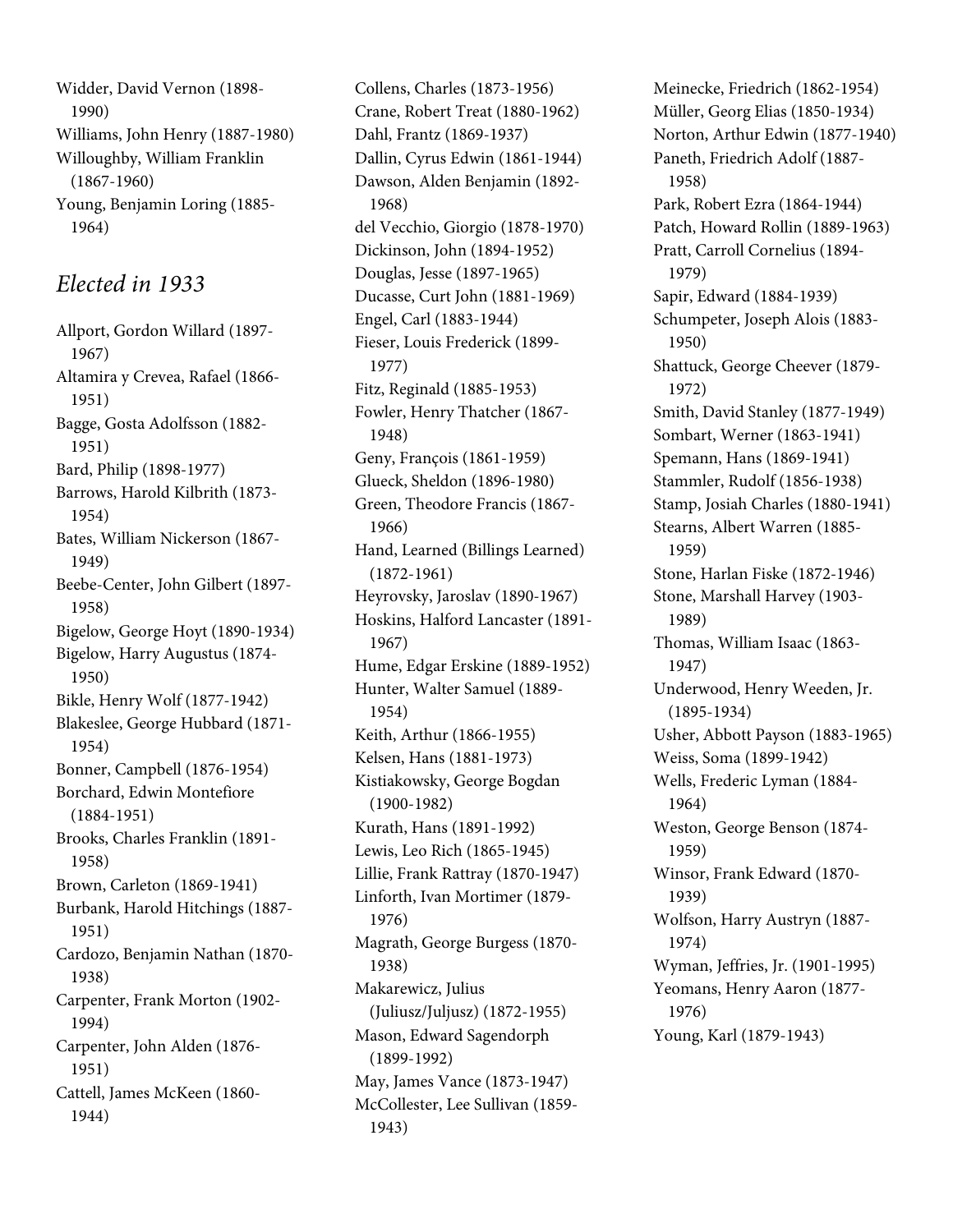# Elected in 1934

Anderson, Edgar Shannon (1897- 1969) Campbell, Clarence Gordon (1868- 1956) Cassel, Gustav (Karl Gustav) (1866-1945) Clark, John Maurice (1884-1963) Connick, Charles Jay (1875-1945) Crawford, Franzo Hazlett (1900- 1988) Dahl, Otto Gustav Colbiornsen (1893-1987) Damon, Samuel Foster (1893- 1971) Daniels, Winthrop More (1867- 1944) Dawes, Chester Laurens (1886- 1977) Den Hartog, Jacob Pieter (1901- 1989) Ebersole, John Franklin (1884- 1945) Evans, Griffith Conrad (1887- 1973) Fergusson, Sterling Price (1868- 1959) Fisher, Ronald Aymler (1890- 1962) Fiske, Cyrus Hartwell (1890-1978) Freeman, Ralph Evans (1894-1967) Fulton, John Farquhar (1899-1960) Furniss, Edgar Stephenson (1890- 1972) Haig, Robert Murray (1887-1953) Harmon, Austin Morris (1878- 1950) Hill, Archibald Vivian (1886-1977) Hoagland, Hudson (1899-1982) Holmes, Arthur (1890-1965) Hunsaker, Jerome Clarke (1886- 1984) Jackson, Henry, Jr. (1892-1968) Janet, Paul Andre-Marie (1863- 1937)

Jones, Donald Forsha (1890-1963) Jones, Matt Bushnell (1871-1940) Kemmerer, Edwin Walter (1875- 1945) Kendall, Henry Plimpton (1878- 1959) Kent, Roland Grubb (1877-1952) Knight, Frank Hyneman (1885- 1972) Koffka, Kurt (1886-1941) Koussevitzky, Serge Alexandrovich (1874-1951) Little, Clarence Cook (1888-1971) Lombardi, Luigi (1867-1958) MacIver, Robert Morrison (1882- 1970) McKeehan, Louis Williams (1887- 1975) Menzel, Donald Howard (1901- 1976) Meriam, Richard Stockton (1893- 1977) Millis, Harry Alvin (1873-1948) Mimno, Harry Rowe (1900-1981) Miner, Leroy Matthew Simpson (1882-1964) Monroe, Arthur Eli (1885-1965) Moreland, Edward Leyburn (1885- 1951) Morse, Philip McCord (1903-1985) Newhouse, Walter Harry (1897- 1969) Nourse, Edwin Griswold (1883- 1974) Oldfather, William Abbott (1880- 1945) Page, Leigh (1884-1952) Pfeiffer, Robert Henry (1892-1958) Quinby, William Carter (1877- 1952) Richards, Alfred Newton (1876- 1966) Riddle, Oscar (1877-1968) Robinson, David Moore (1880- 1958)

Rossby, Carl-Gustaf Arvid (1898- 1957) Ruggles, Arthur Hiler (1881-1961) Schell, Erwin Haskell (1889-1965) Shear, Theodore Leslie (1880- 1945) Sinnott, Edmund Ware (1888- 1968) Smith, Gilbert Morgan (1885- 1959) Smith, Leighton Bruerton (1896- 1983) Speicher, Eugene Edward (1883- 1962) Struve, Peter Bernhardov (Pyotr Berngardovich) (1870-1944) Teggart, Frederick John (1870- 1946) Terman, Lewis Madison (1877- 1956) Thorndike, Edward Lee (1874- 1949) Thwing, Charles Franklin (1853- 1937) Van Vleck, John Hasbrouck (1899- 1980) Viner, Jacob (1892-1970) Willstatter, Richard (1872-1942) Wolman, Leo (1890-1961) Worrall, David Elbridge (1886- 1944) Wroth, Lawrence Counselman (1884-1970) Zimmerman, Carle Clark (1897- 1983)

## Elected in 1935

Beeson, Charles Henry (1870- 1949) Blake, Charles Henry (1901-1981) Bliss, Gilbert Ames (1876-1951) Bonner, Robert Johnson (1868- 1946) Daniel, John Franklin (1873-1942)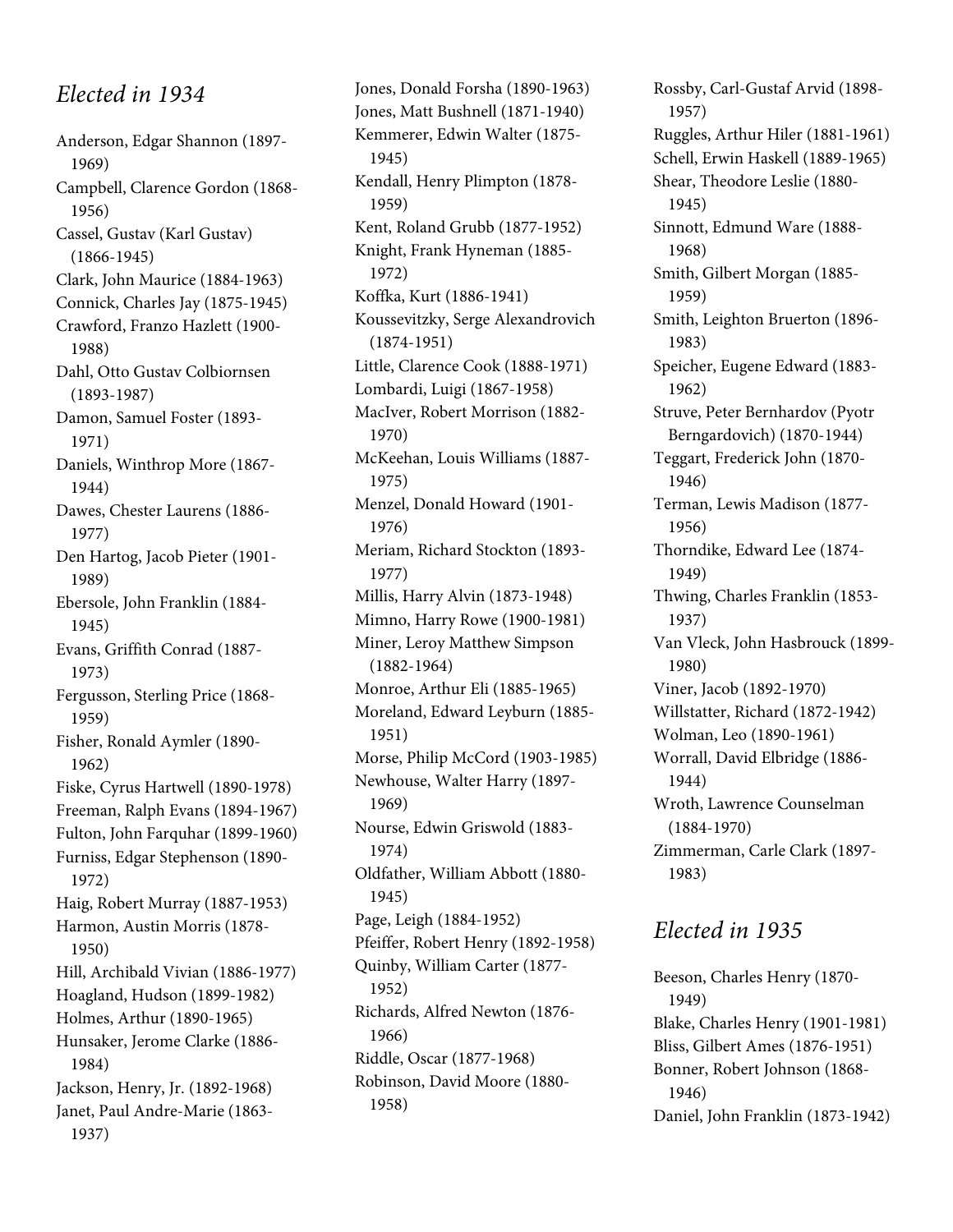Dennett, Tyler Wilbur (1883-1949) Dodge, Bernard Ogilvie (1872- 1960) Einaudi, Luigi (1874-1961) Fassig, Oliver Lanard (1860-1936) Frank, Tenney (1876-1939) Greene, Jerome Davis (1874-1959) Haines, Charles Grove (1879-1948) Harris, Louis (1897-1985) Hull, Clark Leonard (1884-1952) Keynes, John Maynard (1883- 1946) Maunier, Rene (1887-1950) Mead, Warren Judson (1883-1960) Mendenhall, Charles Elwood (1872-1935) Meritt, Benjamin Dean (1899- 1989) Meyer, Karl Friedrich (1884-1974) Milas, Nicholas Athanasius (1897- 1971) Murray, Henry Alexander (1893- 1988) Prescott, Henry Washington (1874-1943) Putnam, Tracy Jackson (1894- 1975) Richtmyer, Floyd Karker (1881- 1939) Sanders, Henry Arthur (1868- 1956) Scott, James Brown (1866-1943) Shattuck, Henry Lee (1879-1971) Smith, William Wright (1875- 1956) Spalding, Walter Raymond (1865- 1962) Steinmetz, Sebald Rudolf (1862- 1940) Van de Graaff, Robert Jemison (1901-1967) Warren, Bertram Eugene (1902- 1991) Whittlesey, Derwent Stainthorpe (1890-1956)

Woodworth, Robert Sessions (1869-1962)

#### Elected in 1936

Angell, James Waterhouse (1898- 1986) Appleton, Edward Victor (1892- 1965) Asin y Palacios, Miguel (1871- 1944) Aubert, Marcel (1884-1962) Avery, Oswald Theodore (1877- 1955) Bell, Stoughton (1874-1967) Bevis, Howard Landis (1885-1968) Blanchard, Raoul (1877-1965) Bolster, Wilfred (1866-1947) Bonbright, James Cummings (1891-1985) Booth, Harold Simmons (1891- 1950) Branch, Claude Raymond (1886- 1978) Burwell, Charles Sidney (1893- 1967) Cabot, Philip (1872-1941) Casey, Robert Pierce (1897-1959) Chamberlin, Edward Hastings (1899-1967) Davis, Charles Thornton (1863- 1936) Fairchild, Fred Rogers (1877-1966) Fetter, Frank Albert (1863-1949) Hastings, Albert Baird (1895-1987) Heilman, William Clifford (1877- 1946) Hisaw, Frederick Lee (1891-1972) Horwood, Murray Philip (1892- 1957) Huntress, Ernest Hamlin (1898- 1970) Kretschmer, Paul (1866-1956) Lambie, Morris Bryan (1888-1962) Malone, Dumas (1892-1986)

Mayo, Elton (George Elton) (1880- 1949) McCrea, Roswell Cheney (1876- 1951) McNair, Malcolm Perrine (1894- 1985) Morton, Avery Adrian (1892- 1987) Parker, Philip Stanley (1867-1939) Parkman, Henry, Jr. (1894-1958) Qua, Stanley Elroy (1880-1965) Sanders, Thomas Henry (1885- 1953) Scott, Donald (1879-1967) Simpson, Sidney Post (1898-1949) Turner, Clair Elsmere (1890-1974) Vincent, (Jean) Hyacinthe (1862- 1950) Willits, Joseph Henry (1889-1979)

#### Elected in 1937

Bainbridge, Kenneth Tompkins (1904-1996) Edsall, John Tileston (1902-2002) Esselen, Gustavus John (1888- 1952) Graham, Clarence Henry (1906- 1971) Keenan, Joseph Henry (1900-1977) Lawrence, Ernest Orlando (1901- 1958) Palmer, Walter Walker (1882- 1950) Pieron, Henri (1881-1964) Romer, Alfred Sherwood (1894- 1973) Ruggles, Clyde Orval (1878-1958) Shaw, Henry Southworth (1884- 1967) Stewart, George Walter (1876- 1956) Street, Jabez Curry (1906-1989) Thurstone, Louis Leon (1887- 1955)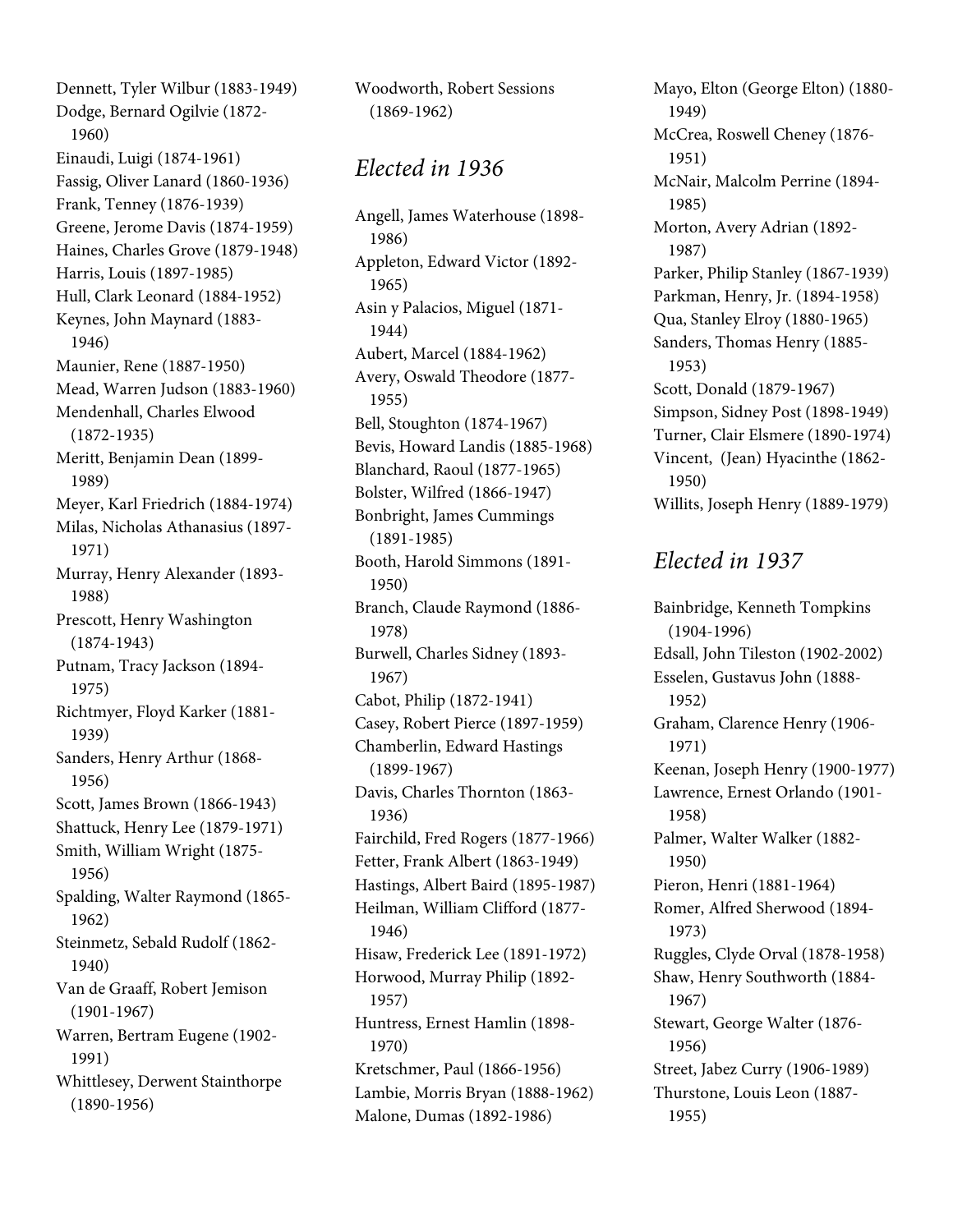Tosdal, Harry Rudolph (1889- 1978) Warren, Joseph (1876-1942) Westergaard, Harald Malcolm (1888-1950)

### Elected in 1938

Adrian, Edgar Douglas (1889- 1977) Anzilotti, Dionisio (1867-1950) Barcroft, Joseph (1872-1947) Bates, Henry Moore (1869-1949) Billings, Marland Pratt (1902- 1996) Bixler, Julius Seelye (1894-1985) Brüning, Heinrich (1885-1970) Buckland, William Warwick (1859-1946) Chamot, Emile Monnin (1868- 1950) Crawford, James Pyle Wickersham (1882-1939) Day, Edmund Ezra (1883-1951) de Forest, Alfred Victor (1888- 1945) Djuvara, Mircea (1886-1944) Dodge, Robert Gray (1872-1964) Duncan, John Charles (1882-1967) Faure-Fremiet, Emmanuel (1883- 1971) Forbes, Allyn Bailey (1897-1947) Ford, Horace Sayford (1885-1969) Frame, James Everett (1868-1956) Fuess, Claude Moore (1885-1963) Goodhart, Arthur Lehman (1891- 1978) Grinnell, Frank Washburn (1873- 1964) Hawkins, Richmond Laurin (1878- 1963) Hockett, Robert Casad (1906- 1994) Hudnut, Joseph (1886-1968) Jellinek, Elvin Morton (1890-1963) Johnson, Melvin Maynard (1871- 1957) Jones, Howard Mumford (1892- 1980) Landis, James McCauley (1899- 1964) Lessells, John Moyes (1888-1961) Macmillan (Right Honorable Lord), Hugh Pattison (1873- 1952) Mitchell, Stewart (1892-1957) Morton, James Madison, Jr. (1869- 1940) Prest, William Morton (1862- 1945) Rollins, Hyder Edward (1889- 1958) Ruzicka, Leopold Stephen (1887- 1976) Schmitt, Bernadotte Everly (1886- 1969) Seymour, Charles (1885-1963) Sidgwick, Nevil Vincent (1873- 1952) Takayanagi, Kenzo (1887-1967) Thimann, Kenneth Vivian (1904- 1997) Urbain, Georges (1872-1938) Urey, Harold Clayton (1893-1981) Warren, Bentley Wirt (1864-1947) Whitehead, Thomas North (1891- 1969) Winthrop, Grenville Lindall (1864- 1943) Wislocki, George Bernays (1892- 1956) Wright (Right Honorable Lord), Robert Alderson (1869-1964) Wu, John Ching Hsiung (1899- 1986)

## Elected in 1939

Atkin (Right Honorable Lord), James Richard (1867-1944) Barnard, Chester Irving (1886- 1961) Bok, Bart Jan (1906-1983) Briggs, Lyman James (1874-1963) Brinton, Clarence Crane (1898- 1968) Castellani, Aldo (1877-1971) Clay, Henry (1883-1956) Denjoy, Arnaud (1884-1974) Farnsworth, Harry Edward (1896- 1991) Flanders, Ralph Edward (1880- 1970) Goodrich, Herbert Funk (1889- 1962) Greene, Wilfrid Arthur (1883- 1952) Haberler, Gottfried (1900-1995) Hall, John Loomer (1872-1960) Hand, Augustus Noble (1869- 1954) Harno, Albert James (1889-1966) Harriman, Henry Ingraham (1872- 1950) Holdsworth, William Searle (1871- 1944) Lancaster, Henry Carrington (1882-1954) Leeds, Morris Evans (1869-1952) Patterson, Robert Porter (1891- 1952) Pincus, Gregory Goodwin (1903- 1967) Purves, Clifford Burrough (1902- 1965) Rosenblueth, Arturo Stearns (1900-1970) Rowntree, Benjamin Seebohm (1871-1954) Russell, Frederick Fuller (1870- 1960)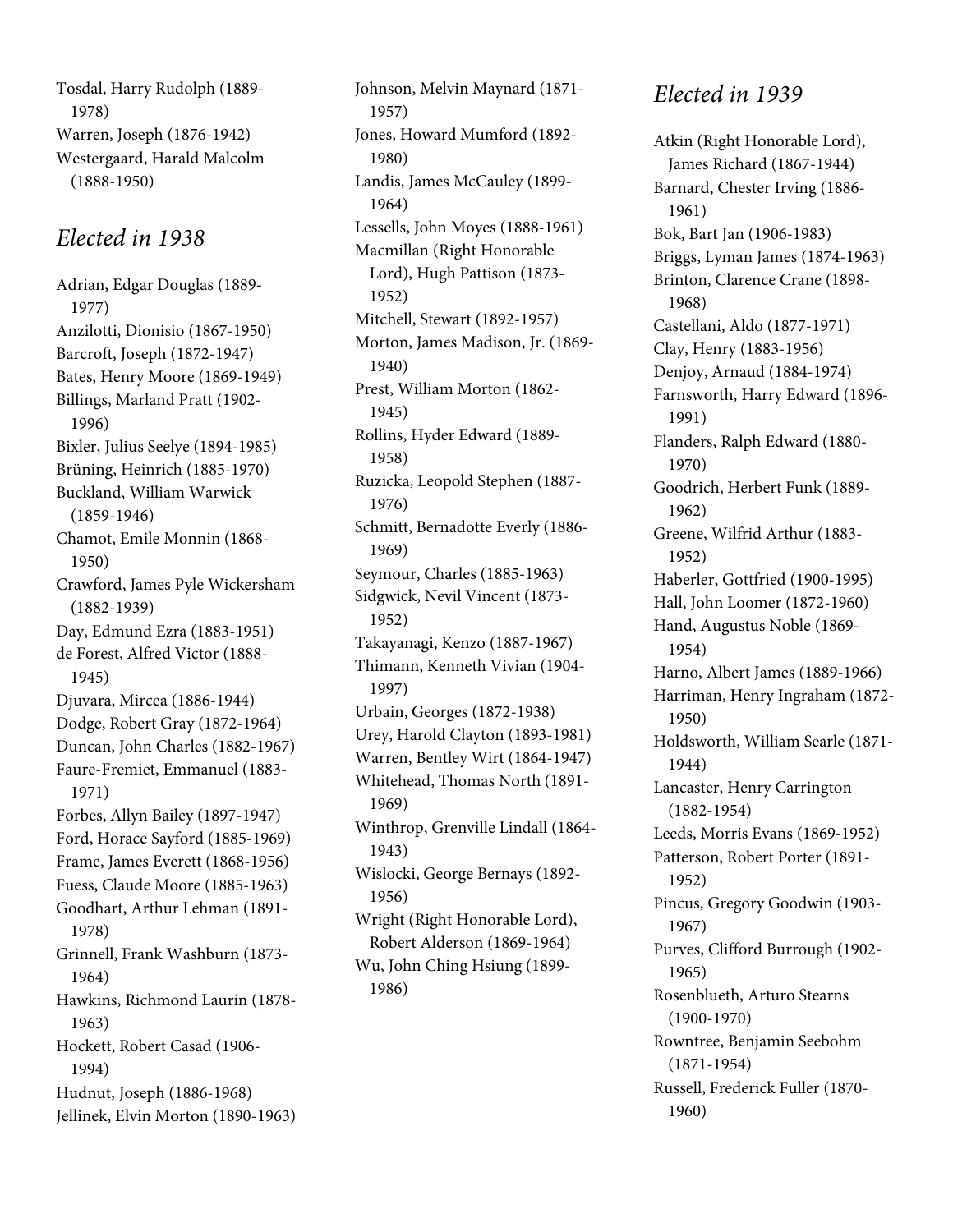Salter, William Thomas (1901- 1952) Soderberg, C. Richard (Carl Richard) (1895-1979) Swan, Thomas Walter (1877-1975) Tatlock, John Strong Perry (1876- 1948) Taylor, Francis Henry (1903-1957) Viets, Henry Rouse (1890-1969) Weston, Karl Ephraim (1874-1956) Whitmore, Frank Clifford (1887- 1947) Worrell, William Hoyt (1879- 1952) Young, Owen D. (1874-1962)

#### Elected in 1940

Baldensperger, Fernand (Philippe-Jules-Fernand) (1871-1958) Blakeslee, Albert Francis (1874- 1954) Caldwell, Robert Granville (1882- 1976) Elisseeff, Serge (1889-1975) Evans, William Lloyd (1870-1954) Fuller, Lon Luvois (1902-1978) Hazen, Harold Locke (1901-1980) Hindemith, Paul (1895-1963) Hunt, Frederick Vinton (1905- 1972) Jaeger, Werner Wilhelm (1888- 1961) Lummus, Henry Tilton (1876- 1960) MacNider, William de Berniere (1881-1951) Mangelsdorf, Paul Christoph (1899-1989) Nilsson, Martin Persson (1874- 1967) Oppenheimer, J. Robert (Julius Robert) (1904-1967) Stravinsky, Igor Fyodorovich (1882-1971)

Sturtevant, Edgar Howard (1875- 1952) Thomas, Thomas Head (1881- 1963) Van Slyke, Donald Dexter (1883- 1971) White, Paul Dudley (1886-1973) Wulff, John (1903-1987)

# Elected in 1941

Albright, Fuller (1900-1969) Ault, Warren Ortman (1887-1989) Bateman, Alan Mara (1889-1971) Bauer, Walter (1898-1963) Borgese, Giuseppe Antonio (1882- 1952) Bowles, Edward Lindley (1897- 1990) Cabot, Godfrey Lowell (1861- 1962) Coggeshall, George Whitely (1867- 1944) Davison, Archibald Thompson (1883-1961) Delano, Frederic Adrian (1863- 1953) Doering, Carl Rupp (1889-1976) Draper, Charles Stark (1901-1987) Eames, Arthur Johnson (1881- 1969) Griswold, Erwin Nathaniel (1904- 1994) Hamilton, Earl Jefferson (1899- 1989) Holborn, Hajo (1902-1969) Houssay, Bernardo Alberto (1887- 1971) Huber, Edward Godfrey (1882- 1946) Lingelbach, William Ezra (1871- 1962) Mees, Charles Edward Kenneth (1882-1960) Moritz, Alan Richards (1899-1986) Piston, Walter Hamor, Jr. (1894- 1976) Pratt, James Bissett (1875-1944) Rabi, Isidor Isaac (1898-1988) Rüdenberg, Reinhold (1883-1961) Salvemini, Gaetano (1873-1957) Schmitt, Francis Otto (1903-1995) Sibelius, Jean Julius Christian (1865-1957) Spaulding, Francis Trow (1896- 1950) Stock, Chester (1892-1950) Ulich, Robert (1890-1977) Weiser, Harry Boyer (1887-1950) Whipple, Fred Lawrence (1906- 2004) Winship, Laurence Leathe (1890- 1975) Young, Ralph Chillingworth (1889-1985) Zworykin, Vladimir Kosma (1889- 1982)

## Elected in 1942

Barrow, Wilmer Lanier (1903- 1975) Birch, Francis (Albert Francis) (1903-1992) Bush, John Nash Douglas (1896- 1983) Cadbury, Henry Joel (1883-1974) Clark, William Irving (1879-1958) Collins, Samuel Cornette (1898- 1984) David, Donald Kirk (1896-1979) Ellis, Howard Sylvester (1898- 1992) Gibson, Russell (1887-1977) Greene, Roger Sherman (1881- 1947) Kinkeldey, Otto (1878-1966) Leontief, Wassily Wassilyovitch (1906-1999) Levine, Samuel Albert (1891-1966)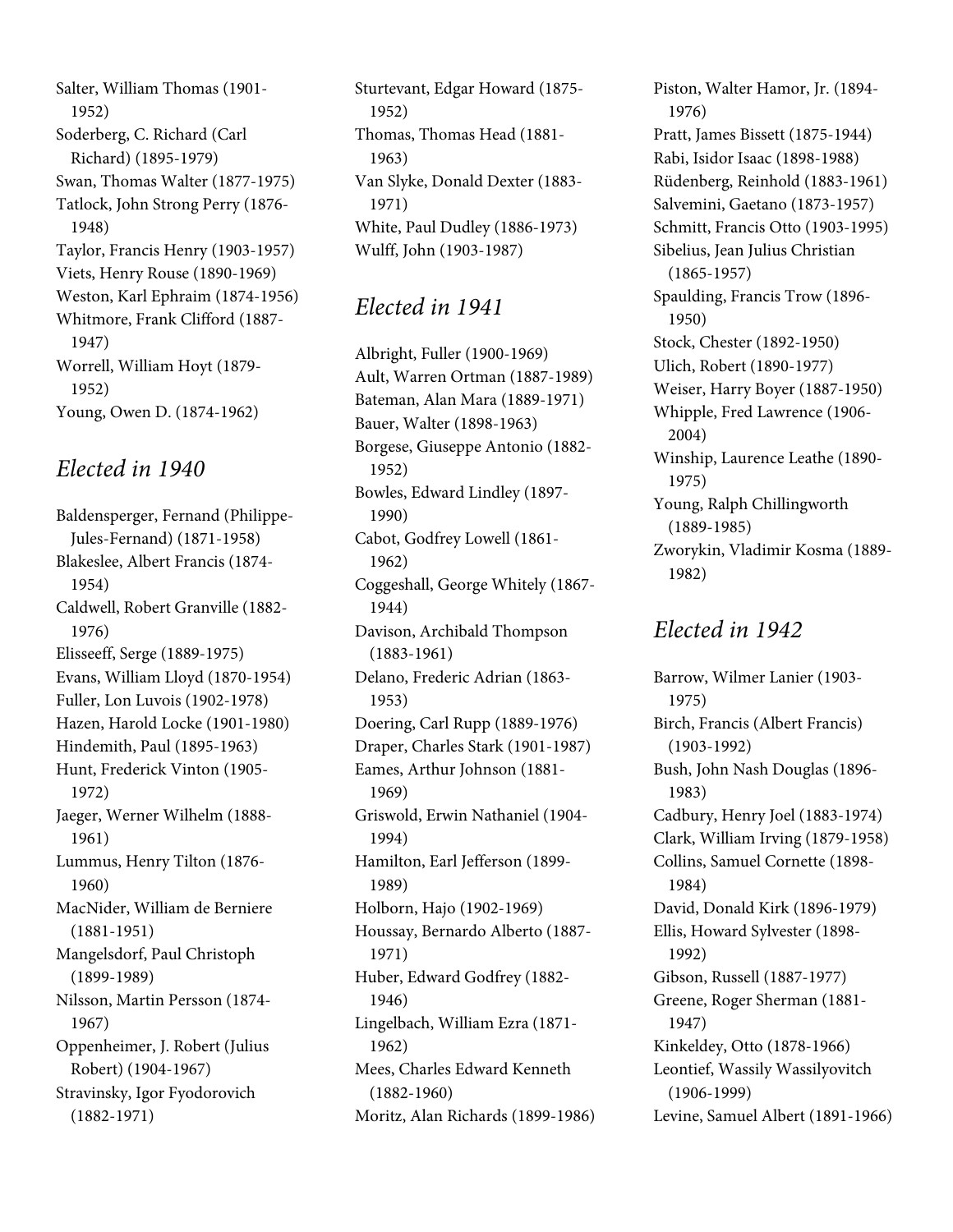Marsh, Daniel Lash (1880-1968) Maxon, William Ralph (1877- 1948) McKeon, Richard Peter (1900- 1985) Muller, Hermann Joseph (1890- 1967) Parodi, Lorenzo Raimundo (1895- 1966) Paton, William Andrew (1889- 1991) Samuelson, Paul Anthony (1915- 2009) Struve, Otto (1897-1963)

#### Elected in 1943

Bacon, Leonard (1887-1954) Bock, Arlie Vernon (1888-1984) Bronner (Mrs. William Healy), Augusta Fox (1881-1966) Cather, Willa (1873-1947) Comstock (Mrs. Wallace Notestein), Ada Louise (1876- 1973) Coon, Carleton Stevens (1904- 1981) Dewey, Bradley (1887-1974) Dill, David Bruce (1891-1991) Dun, Angus (1892-1971) Frank, Philipp G. (1884-1966) Hencken, Hugh O'Neill (1902- 1981) Keefer, Chester Scott (1897-1972) Land, Edwin Herbert (1909-1991) Leet, Lewis Don (1901-1974) Lutz, Brenton Reid (1890-1960) Miller, Perry Gilbert Eddy (1905- 1963) Payne-Gaposchkin, Cecilia Helena (1900-1979) Selekman, Benjamin Morris (1893- 1962) Seznec, Jean-Joseph (1905-1983)

Stockbarger, Donald Charles (1895-1952) Taylor, Hugh Stott (1890-1974) Thompson, Randall (1899-1984) Wild, Payson Sibley, Jr. (1905- 1998) Wyzanski, Charles Edward, Jr. (1906-1986)

## Elected in 1944

Alonso, Amado (1896-1952) Amdur, Isadore (1910-1970) Belaunde y Diez Canceco, Victor Andres (1883-1966) Berle, Adolf Augustus, Jr. (1895- 1971) Brown, Douglass Vincent (1904- 1986) Cosio Villegas, Daniel (1898-1976) Dinsmoor, William Bell (1886- 1973) Doyle, Henry Grattan (1889-1964) Finland, Maxwell (1902-1987) Fosdick, Raymond Blaine (1883- 1972) Friedrich, Carl Joachim (1901- 1984) Gast, Paul Rupert (1897-1984) Gropius, Walter Adolf Georg (1883-1969) Hopkins, Ernest Martin (1877- 1964) Iselin, Columbus O'Donnell, II (1904-1971) Killian, James Rhyne, Jr. (1904- 1988) King, Ronold Wyeth Percival (1905-2006) Kluckhohn, Clyde Kay Maben (1905-1960) Landis, Eugene Markley (1901- 1987) Lansing, Ambrose (1891-1959) Lowe, Elias Avery (1879-1969)

MacLane, Saunders (1909-2005) Malamud, William (1896-1982) Morey, Charles Rufus (1877-1955) Ordonez, Ezequiel (1867-1950) Pauling, Linus Carl (1901-1994) Raup, Hugh Miller (1901-1995) Ruml, Beardsley (1894-1960) Smith, Albert Charles (1906-1999) Sverdrup, Harald Ulrik (1888- 1957) Thorn, George Widmer (1906- 2004) Van Hook, La Rue (1877-1953) Vietor, Karl (1892-1951) von Hippel, Arthur Robert (1898- 2003) von Mises, Richard (1883-1953) von Neumann, John (1903-1957) Wambaugh, Sarah (1882-1955) Wilson, Charles Edward (1886- 1972) Wilson, Edgar Bright, Jr. (1908- 1992) Winlock, Herbert Eustis (1884- 1950)

## Elected in 1945

Ball, Eric Glendinning (1904-1979) Birkhoff, Garrett (1911-1996) Bohr, Niels Henrik David (1885- 1962) Buerger, Martin Julian (1903-1986) Burdell, Edwin Sharp (1898-1978) Chamberlain, Samuel (1895-1975) Cope, Arthur Clay (1909-1966) Cross, Hardy (1885-1959) Evans, Robley Dunglison (1907- 1996) Faulkner, James Morison (1898- 1980) Guthrie, Edwin Ray, Jr. (1886- 1959) Ham, Thomas Hale (1905-1987)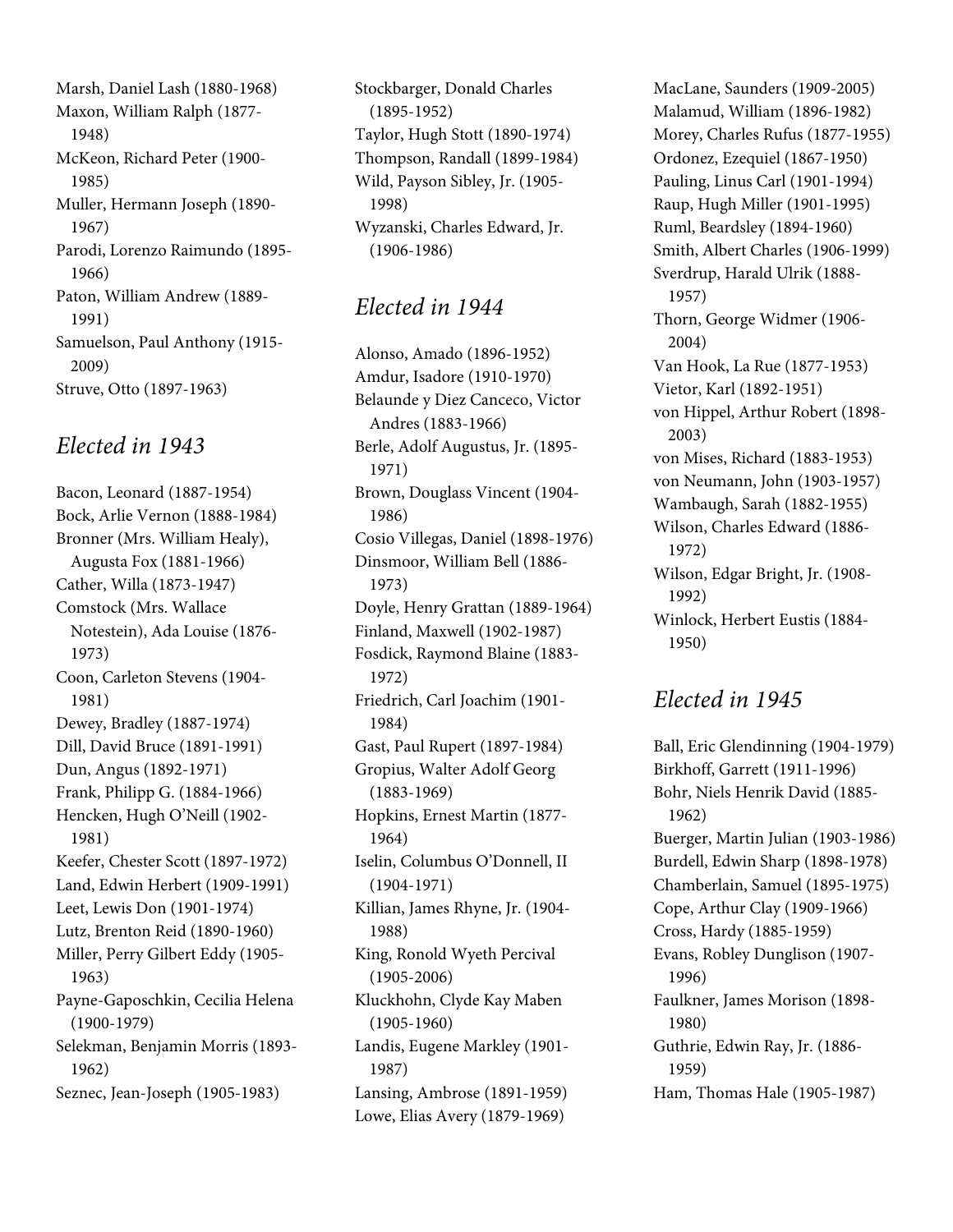Harris, Seymour Edwin (1897- 1974) Hoagland, Dennis Robert (1884- 1949) Jackson, William Alexander (1905- 1964) Jones, Harold Spencer (1890-1960) Levinson, Norman (1912-1975) Loofbourow, John Robert (1903- 1951) Maclaurin, William Rupert (1907- 1959) Metcalf, Keyes DeWitt (1889- 1983) Moe, Henry Allen (1894-1975) Navarro Tomas, Tomas (1884- 1979) Oncley, John Lawrence (1910- 2004) Palacios, Alfredo Lorenzo (1879- 1965) Parsons, Talcott (1902-1979) Robertson, Dennis Holme (1890- 1963) Sherburn, George Wiley (1884- 1962) Spoehr, Herman Augustus (1885- 1954) Starck, Taylor (1889-1974) Stetson, Henry Crosby (1900-1955) Taylor, Charles Lincoln, Jr. (1901- 1979) Terman, Frederick Emmons (1900-1982) Wagner, Martin (1885-1957) Welsh, John Henry (1901-2002) Wilbur, John Benson (1904-1996) Wyman, Leland Clifton (1897- 1988)

#### Elected in 1946

Alter, Chester M. (1906-2006) Baker, James Gilbert (1914-2005) Barnes, John Landes (1906-1976) Bartlett, Paul Doughty (1907-1997) Beadle, George Wells (1903-1989) Beers, Roland Frank (1899-1985) Blanshard, Brand (1892-1987) Brigham, Clarence Saunders (1877-1963) Brown, Theodore Henry (1888- 1973) Bundy, Harvey Hollister (1888- 1963) Chandrasekhar, Subrahmanyan (1910-1995) Churchill, Winston (1874-1965) Cleland, Ralph Erskine (1892- 1971) Coffman, George Raleigh (1880- 1958) Constable, William George (1887- 1976) Dickey, John Sloan (1907-1991) DuBridge, Lee Alvin (1901-1994) Edwards, David Frank (1881-1964) Emmons, Howard Wilson (1912- 1998) Enders, John Franklin (1897-1985) Finley, John Huston, Jr. (1904- 1995) Florin, Rudolf (Carl Rudolf) (1894- 1965) Howe, Clarence Decatur (1886- 1960) Hurlbut, Cornelius Searle, Jr. (1906-2005) Janeway, Charles Alderson (1909- 1981) Lindblad, Bertil (1895-1965) Neugebauer, Otto Eduard (1899- 1990) Oort, Jan Hendrik (1900-1992) Peters, James Lee (1889-1952)

Roeder, Kenneth David (1908- 1979) Romero, Francisco (1891-1962) Spaulding, Huntley Nowell (1869- 1955) Stevens, Stanley Smith (1906-1973) Stewart, Robert Burgess (1908- 1980) Stockmayer, Walter Hugo (1914- 2004) Stoke, Harold Walter (1903-1982) Stratton, Julius Adams (1901-1994) Thannhauser, Siegfried Josef (1885-1962) Weeks, Edward Augustus, Jr. (1898-1989) Wurster, William Wilson (1895- 1973)

## Elected in 1947

Aiken, Howard Hathaway (1900- 1973) Allen, Arthur Wilburn (1887- 1958) Baker, George Pierce (1903-1995) Belding, David Lawrence (1884- 1970) Benedict, Ruth Fulton (1887-1948) Berg, Paal Olav (1873-1968) Bethe, Hans Albrecht (1906-2005) Burgin, Richard (1892-1981) Cabot, Thomas Dudley (1897- 1995) Claflin, William Henry, Jr. (1893- 1981) Condon, Edward Uhler (1902- 1974) Cross, Paul Clifford (1907-1978) Dos Passos, John (1896-1970) Gesell, Arnold Lucius (1880-1961) Gibb, Hamilton Alexander Rosskeen (1895-1971) Hooker, Sanford Burton (1888- 1964)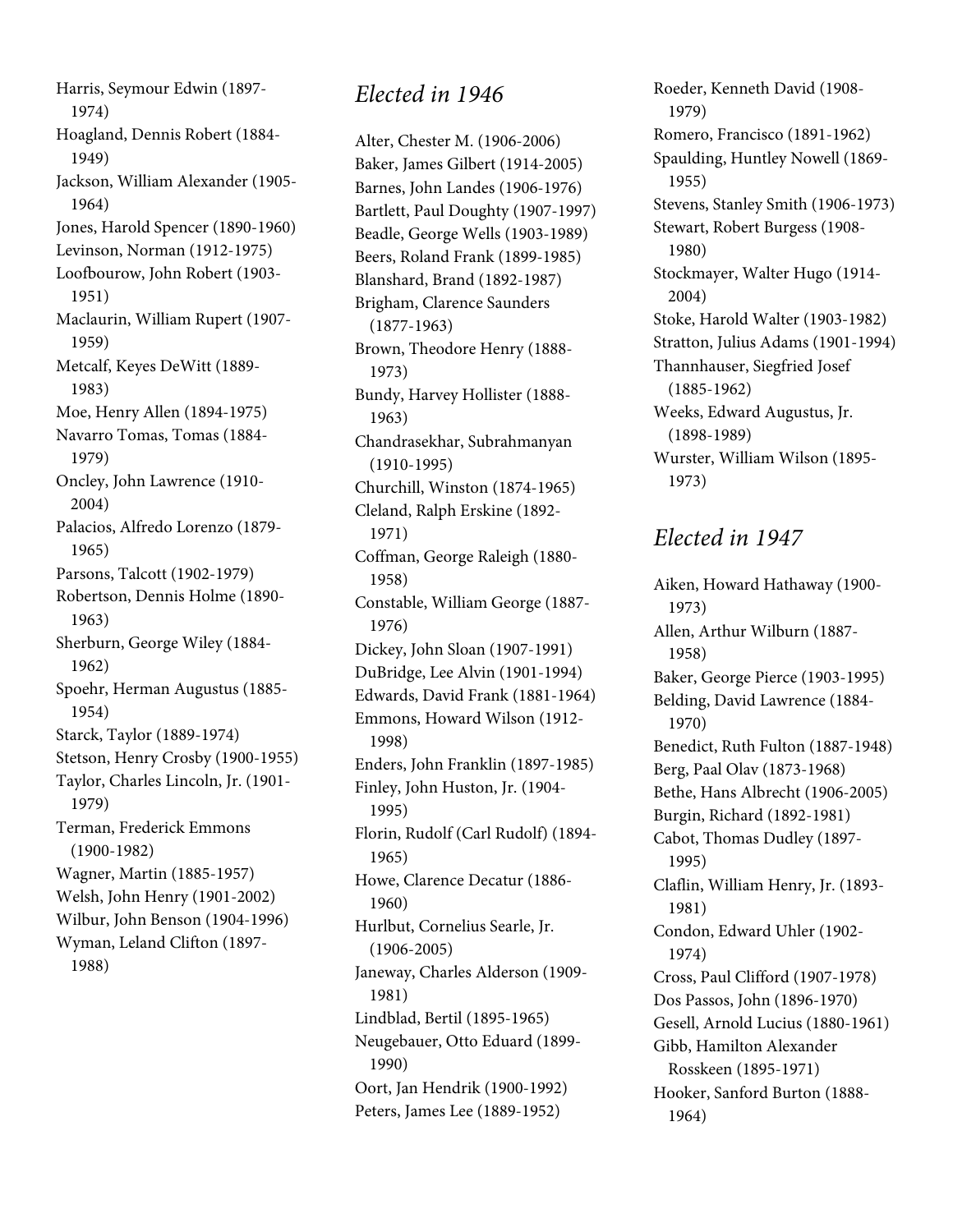Howe, Mark DeWolfe (1906-1967) Imms, Augustus Daniel (1880- 1949) Jordan, Wilbur Kitchener (1902- 1980) Klausner, Joseph (1874-1958) Lord, Milton Edward (1898-1985) Lowell, Ralph (1890-1978) MacGregor, Charles Winters (1908-2000) Maheshwari, Panchanan (1904- 1966) Milne, Edward Arthur (1896-1950) Mumford, Lewis (1895-1990) Nash, Norman Burdett (1888- 1963) O'Brian, John Lord (1874-1973) Phillips, William (1878-1968) Porsild, Alf Erling (1901-1977) Rackemann, Francis Minot (1887- 1973) Roethlisberger, Fritz Jules (1898- 1974) Saha, Meghnad (1893-1956) Shayn (Shajn), Grigory Abramovitch (1892-1956) Simmons, James Stevens (1890- 1954) Smith, Richard Mason (1881-1981) Sosman, Merrill Clary (1890-1959) Stephenson, Clark Conkling (1911- 1994) Thomson, George Paget (1892- 1975) Thomson, Godfrey Hilton (1881- 1955) Twaddell, William Freeman (1906- 1982) Warren, Shields (1898-1980) Welles, Sumner (Benjamin Sumner) (1892-1961) Wong, Wen-hao (1889-1963)

## Elected in 1948

Almada, Jose de (1890-1973) Best, Charles Herbert (1899-1978) Bissell, Richard Mervin, Jr. (1909- 1994) Blake, Francis Gilman (1887-1952) Bloch, Bernard (1907-1965) Boysen-Jensen, Peter (1883-1959) Buddington, Arthur Francis (1890- 1980) Butler, Allan Macy (1894-1986) Canham, Erwin Dain (1904-1982) Carnap, Rudolf (1891-1970) Carre, Jean-Marie (1887-1958) Castle, Edward Sears (1903-1973) Chao, Yuen Ren (1892-1982) Chipman, John (1897-1983) Churchill, Edward Delos (1895- 1972) Clayton, William Lockhart (1880- 1966) Cole, Charles Woolsey (1906- 1978) Coolidge, Charles Allerton (1894- 1987) Cori, Carl Ferdinand (1896-1984) Coryell, Charles DuBois (1912- 1971) Cutler, Robert (1895-1974) Davis, Herbert John (1893-1967) Doisy, Edward Adelbert (1893- 1986) du Vigneaud, Vincent (1901-1978) Eliot, Frederick May (1889-1958) Ell, Carl Stephens (1887-1981) Fenn, Wallace Osgood (1893-1971) Gasser, Herbert Spencer (1888- 1963) Getting, Ivan Alexander (1912- 2003) Gilliland, Edwin Richard (1909- 1973) Gray, Francis Calley (1890-1976) Harvey, Edmund Newton (1887- 1959)

Hayes, Bartlett Harding (1904- 1988) Hottel, Hoyt Clarke (1903-1998) Hunt, Bishop Carleton (1900- 1974) Huntsman, Archibald Gowanlock (1883-1973) Julliot de la Morandiere, Leon (1885-1968) Keller, Carl Tilden (1872-1955) Knopf, Adolph (1882-1966) Laue, Max Theodor Felix von (1879-1960) Lilienthal, David Eli (1899-1981) Marin, John (1870-1953) Martin, William Ted (1911-2004) McAdams, William Henry (1892- 1975) Mead, Margaret (1901-1978) Munro, Thomas (1897-1974) Murphy, Arthur Edward (1901- 1962) Panofsky, Erwin (1892-1968) Reichenbach, Hans (1891-1953) Robbins, William Jacob (1890- 1980) Robinson, Robert (1886-1975) Rock, John Charles (1890-1984) Rossi, Bruno Benedetto (1905- 1993) Sahni, Birbal (1891-1949) Scholte, Jan Hendrik (1874-1959) Schwinger, Julian Seymour (1918- 1994) Sherwood, Thomas Kilgore (1903- 1976) Simonds, Bruce (1895-1989) Simpson, George Gaylord (1902- 1984) Sloan, Alfred Pritchard, Jr. (1875- 1966) Sloan, John French (1871-1951) Sommerfeld, Arnold Johannes Wilhelm (1868-1951) Svedberg, Theodor (1884-1971) Tarski, Alfred (1901-1983)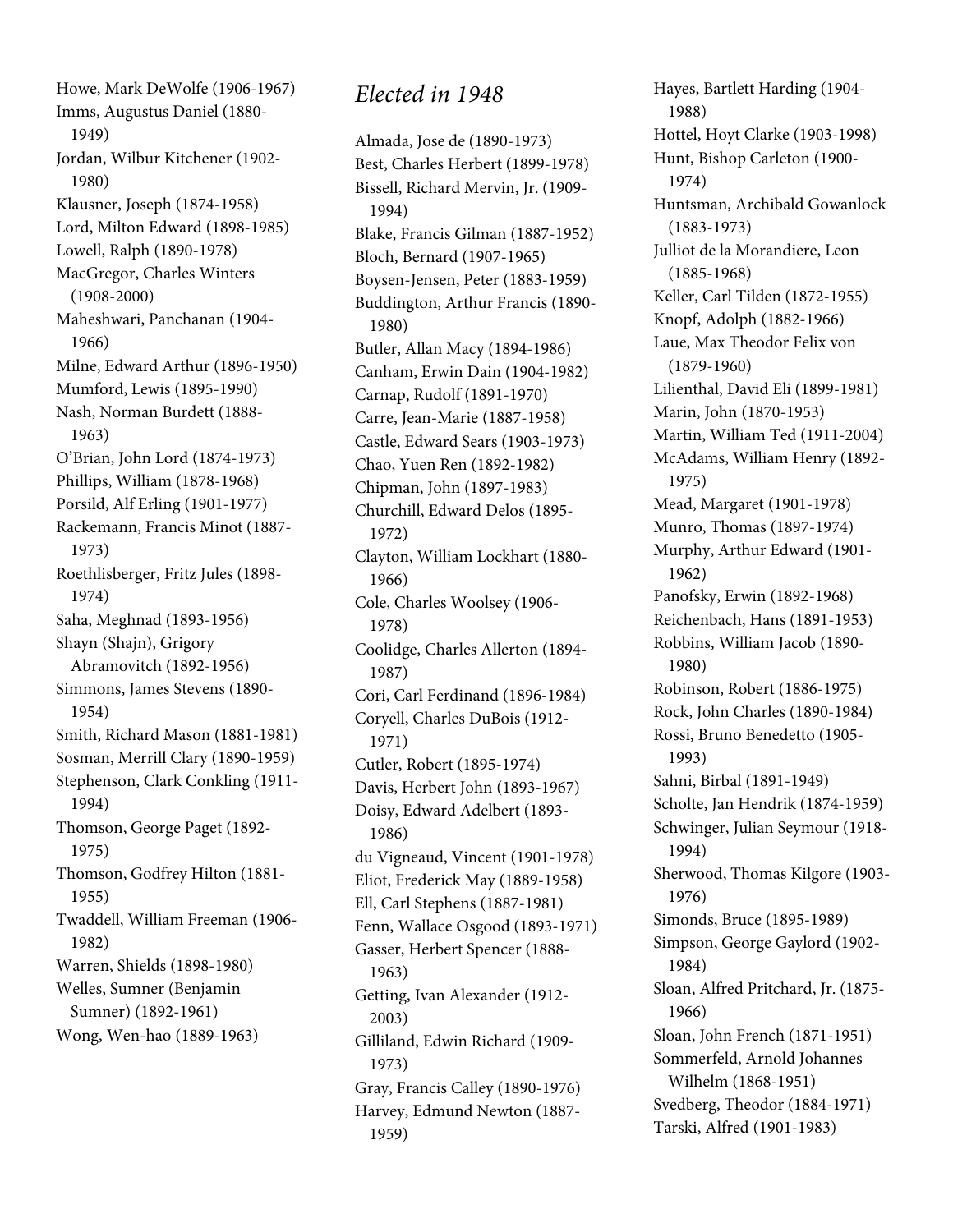Taylor, William Randolph (1895- 1990) Ullman, Berthold Louis (1882- 1965) Vickery, Hubert Bradford (1893- 1978) von Karman, Theodore (1881- 1963) Wald, George (1906-1997) Weisskopf, Victor Frederick (1908- 2002) Went, Frits Warmolt (1903-1990) Whitman, Walter Gordon (1895- 1974) Wilson, Howard Eugene (1901- 1966) Woodward, Robert Burns (1917- 1979) Wright, Sewall (1889-1988) Wriston, Henry Merritt (1889- 1978) Zariski, Oscar (1899-1986)

#### Elected in 1949

Astwood, Edwin Bennett (1909- 1976) Beams, Jesse Wakefield (1898- 1977) Beatley, Bancroft (1894-1992) Black, Samuel Bruce (1892-1968) Blinks, Lawrence Rogers (1900- 1989) Blumgart, Herrman Ludwig (1895- 1977) Boyd, Julian Parks (1903-1980) Boyd, William Clouser (1903- 1983) Brace, Lloyd DeWitt (1903-1986) Bradley, Wilmot Hyde (1899-1979) Bronk, Detlev Wulf (1897-1975) Brooks, Van Wyck (1886-1963) Bucher, Walter Herman (1889- 1965)

Buckley, Oliver Ellsworth (1887- 1959) Burrows, Millar (1889-1980) Campbell, Oscar James, Jr. (1879- 1970) Casagrande, Arthur (1902-1981) Chinard, Gilbert (1881-1972) Clark, Paul Foster (1892-1973) Clausen, Jens Christian (1891- 1969) Cochrane, Edward Lull (1892- 1959) Coffin, Robert Peter Tristram (1892-1955) Cogan, David Glendenning (1908- 1993) Cooper, John Cobb (1887-1967) Curti, Merle Eugene (1897-1996) De Voto, Bernard Augustine (1897-1955) Dempsey, Edward Wheeler (1911- 1975) Dwiggins, William Addison (1880- 1956) Esau, Katherine (1898-1997) Farber, Sidney (1903-1973) Farley, John Wells (1878-1959) Fisk, James Brown (1910-1981) Forbes (Mrs. A.L. Hoskins), Esther (1891-1967) Frank, Nathaniel Herman (1903- 1984) Frondel, Clifford (1907-2002) Furry, Wendell Hinkle (1907- 1984) Gilluly, James (1896-1980) Goodrich, Leland Matthew (1899- 1990) Greene, Harry Sylvestre Nutting (1904-1969) Gross, Robert Edward (1905-1988) Hammond, Mason (1903-2002) Hedges, James Blaine (1894-1965) Herring, Pendleton (Edward Pendleton) (1903-2004)

Hertig, Arthur Tremain (1904- 1990) Hodgkinson, Harold Daniel (1890- 1979) Horsky, Charles Antone (1910- 1997) Huggins, Charles Brenton (1901- 1997) Hurewicz, Witold (1904-1956) Hutchinson, George Evelyn (1903- 1991) Ippen, Arthur Thomas (1907- 1974) Ketchum, Phillips (1884-1980) Kirkwood, John Gamble (1907- 1959) Krayer, Otto Hermann (1899- 1982) Kuiper, Gerard Peter (1905-1973) Latourette, Kenneth Scott (1884- 1968) Levine, Jack (1915-2010) Lingane, James Joseph (1909-1994) Lipmann, Fritz Albert (1899-1986) Lippmann, Walter (1889-1974) Loeb, Robert Frederick (1895- 1973) Long, Cyril Norman Hugh (1901- 1970) Lyons, Louis Martin (1897-1982) Mann, Thomas (1875-1955) McKinstry, Hugh Exton (1896- 1961) Mueller, Hans (1900-1965) Nicholas, John Spangler (1895- 1963) Niemeyer, Oscar Soares Filho (1907-2012) Northrop, John Howard (1891- 1987) Norton, John Torrey (1898-1989) Onsager, Lars (1903-1976) Parker, DeWitt Henry (1885-1949) Price, Lucien (1883-1964) Quine, Willard Van Orman (1908- 2000)